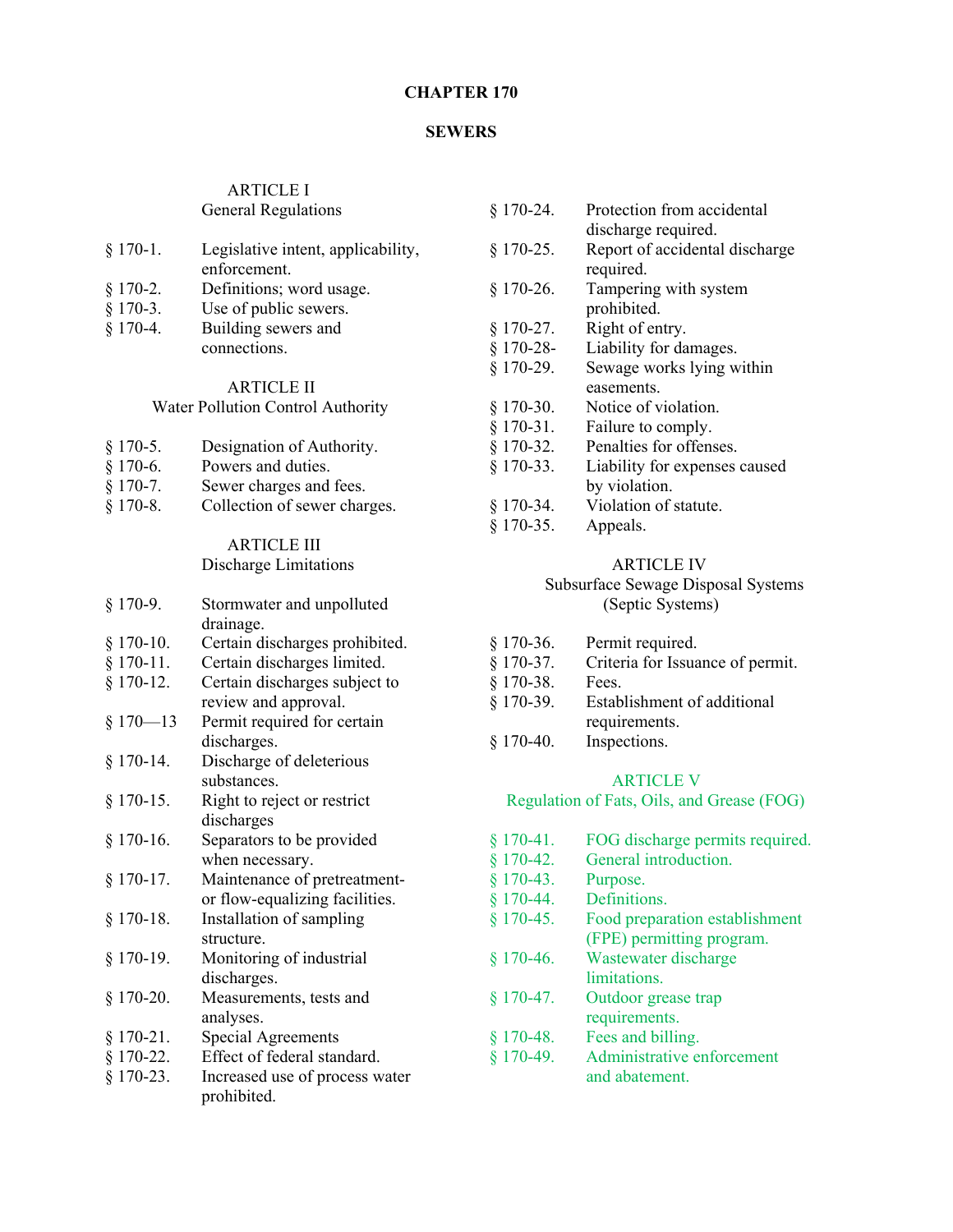[HISTORY: Adopted by the Council of the City of Meriden 1-19-1993.<sup>1</sup> Amendments noted where applicable.]

Building construction — See Ch. 77. Streets and sidewalks — See Ch. 180. Health nuisances — see Ch. 144. Water — see Ch. 207, Solid waste, recycling and littering — see Ch. 176

GENERAL REFERENCES Housing standards — See Ch. 125. Trailers and trailer camps — See Ch. 194.

 $\ddot{\phantom{a}}$ 

STATUTORY REFERENCES

Municipal sewerage systems — See C.G.S. § 7-245 et seq.

#### **ARTICLE I**

#### **General Regulations**

#### **§ 170-1. Legislative intent; applicability; enforcement.**

- A. This chapter establishes the procedures for making connections to the public sewer in the City sanitary sewer system. It also establishes specific limits for pollutant discharges which, by their nature or by their interaction with sewage, will be detrimental to the public health, cause damage to the public sewer or the water pollution control facility, pollute the waters of the state or otherwise create a public nuisance.
	- (1) As part of the National Pollutant Discharge Elimination System (NPDES), federal and state agencies [Environmental Protection Agency (EPA) and State Department of Energy and Environmental Protection (DEEP)] impose discharge limitations on the Meriden Water Pollution Control Facility. The discharge limitations are monitored via a prescribed (usually standard methods) testing/analysis and reporting program.
	- (2) It is the nature of the program that the limitations imposed may be modified and/or increased by mandate of the above agencies.
	- (3) Therefore, any and all commercial and industrial (nondomestic) sanitary sewer users may be required to meet any and all discharge requirements imposed upon the Meriden Water Pollution Control Facility. This would be in addition to the customer's existing discharge permit requirements.
	- (4) Analysis verifying compliance with the above will be forwarded to the Director of Public Utilities or Designee.
	- (5) Restaurants and commercial and industrial buildings shall be required to complete a conceptual approval form and submit it for review and approval to the Engineering Division. The Engineering Division staff shall review the conceptual approval form and forward it to the Director of Public Utilities or Designee for review and approval. The form is then sent to the Director of Public Works for final review and approval. The completed conceptual approval form is then provided to the DEEP by the applicant. The DEEP may or may not require a state permit for the discharge. The applicant shall supply a copy of the DEEP permit, if applicable, or a written confirmation from the DEEP that no permit is required to the Director of Public Utilities or Designee. The Director of Public Utilities or Designee may at his discretion require additional or stricter requirements of the applicant.

l. Editor's Note: This ordinance also repealed former Ch. 170, Sewers, adopted 9-20-1982, which in turn had repealed former Ch. 20 of the 1963 Code. as amended.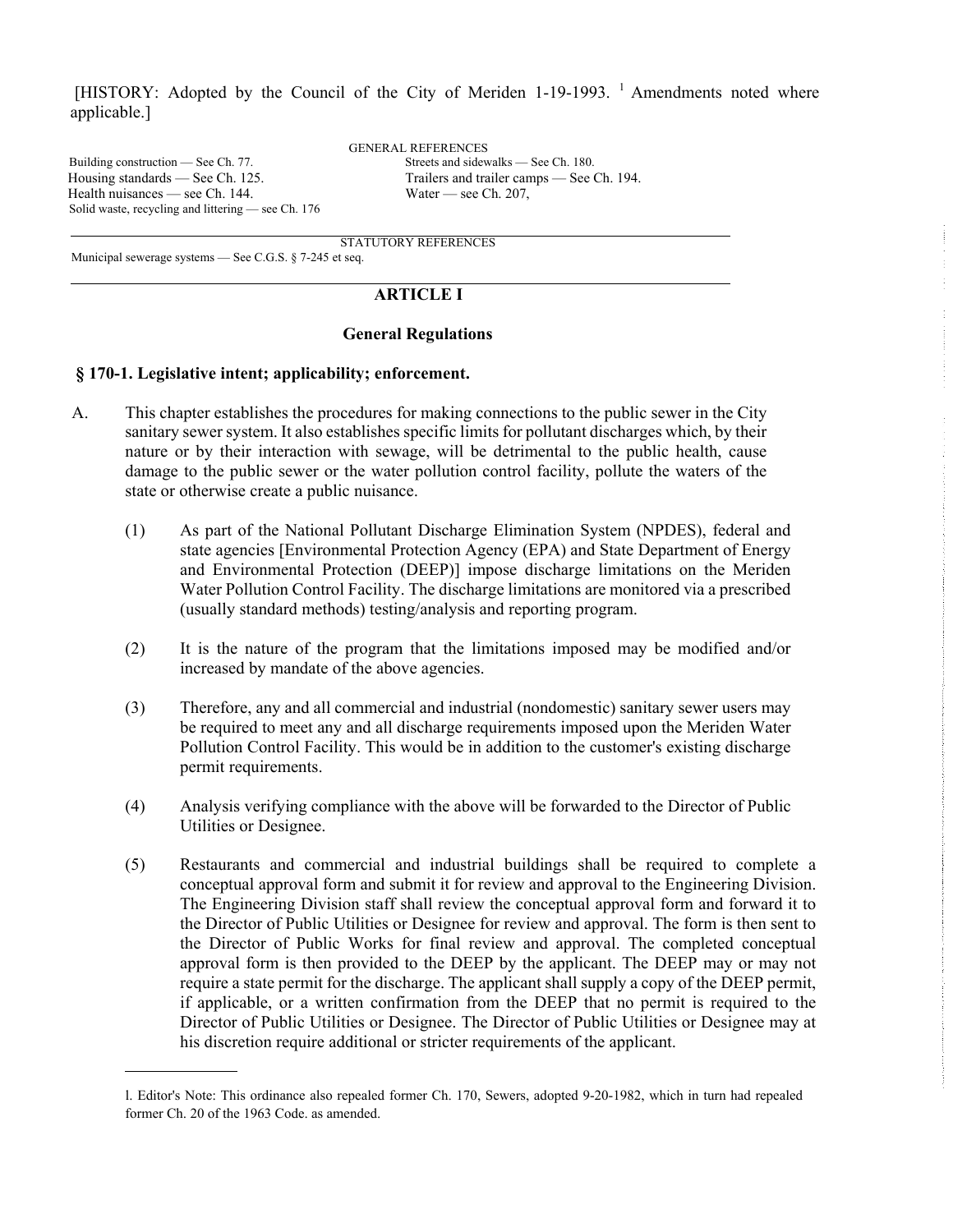- (6) The City shall maintain a fee structure to compensate cost incurred to the WPCF due to the industrial monitoring and fats, oils, and grease discharge programs. Fees will be levied for application and permit review, permit revisions, review of records and reports, and on-site compliance inspections of pretreatment facilities. The fees may be adjusted annually as part of the WPCF budget and rate setting process.
- (7) The PUC may impose fines against any discharger who violates City and/or state regulations and codes. If, in the opinion of the PUC, the violation was flagrant or a reoccurring act of negligence, which resulted in a substantial negative effect on the water pollution control facility, the violator may be held financially liable for the biological recovery and operation of the Meriden Water Pollution Control Facility.
- B. This chapter is intended to:
	- (1) Inform the public as to the technical and administrative procedures to be followed in obtaining connection to the City's sanitary sewer system.
	- (2) Prevent the introduction of pollutants into the sanitary sewer system which will interfere with the collection and/or treatment system.
	- (3) Prevent the introduction of pollutants into the treatment system which will pass through the system, inadequately treated, into the waters of the state or the atmosphere or otherwise be incompatible with the system.
	- (4) Improve the opportunity to recycle and reclaim wastewaters and sludges from the system.
	- (5) Prevent clogging or blockage of the public sewer system due to grease build-up causing sewage to backup and flood streets, residences, and commercial buildings, resulting in potential liability to the PUC.
	- (6) Implement a procedure to recover costs incurred from cleaning and maintaining the sewer and any liability incurred by the PUC for damage caused by grease blockages resulting in flooding of streets, residences, or commercial buildings.
- C. This chapter shall apply to the City and to persons outside the City who are users of the public sewer. Except as otherwise provided herein, the Director of Public Utilities or Designee for the City shall otherwise implement and enforce the provisions of this chapter.

#### **§ 170-2. Definitions; word usage.**

A. As used in this chapter, the following terms shall have the meanings indicated:

ACT or THE ACT - The Federal Water Pollution Control Act, also known as the "Clean Water Act," as amended, 33 U.S.C. § 1251 et seq.

#### ACUTE TOXICITY TEST -

(l ) Involves two separate but simultaneously performed static, acute screening tests. In each test\* organisms basic to the aquatic food chain are exposed to an aliquot of effluent/discharge to determine the effect(s) of an effluent/discharge on the receiving stream and/or microbial activity within the water pollution control facility. [ \*Test performed on Daphnia pulex (larvae) and Pimephales promelas (fathead minnows). ]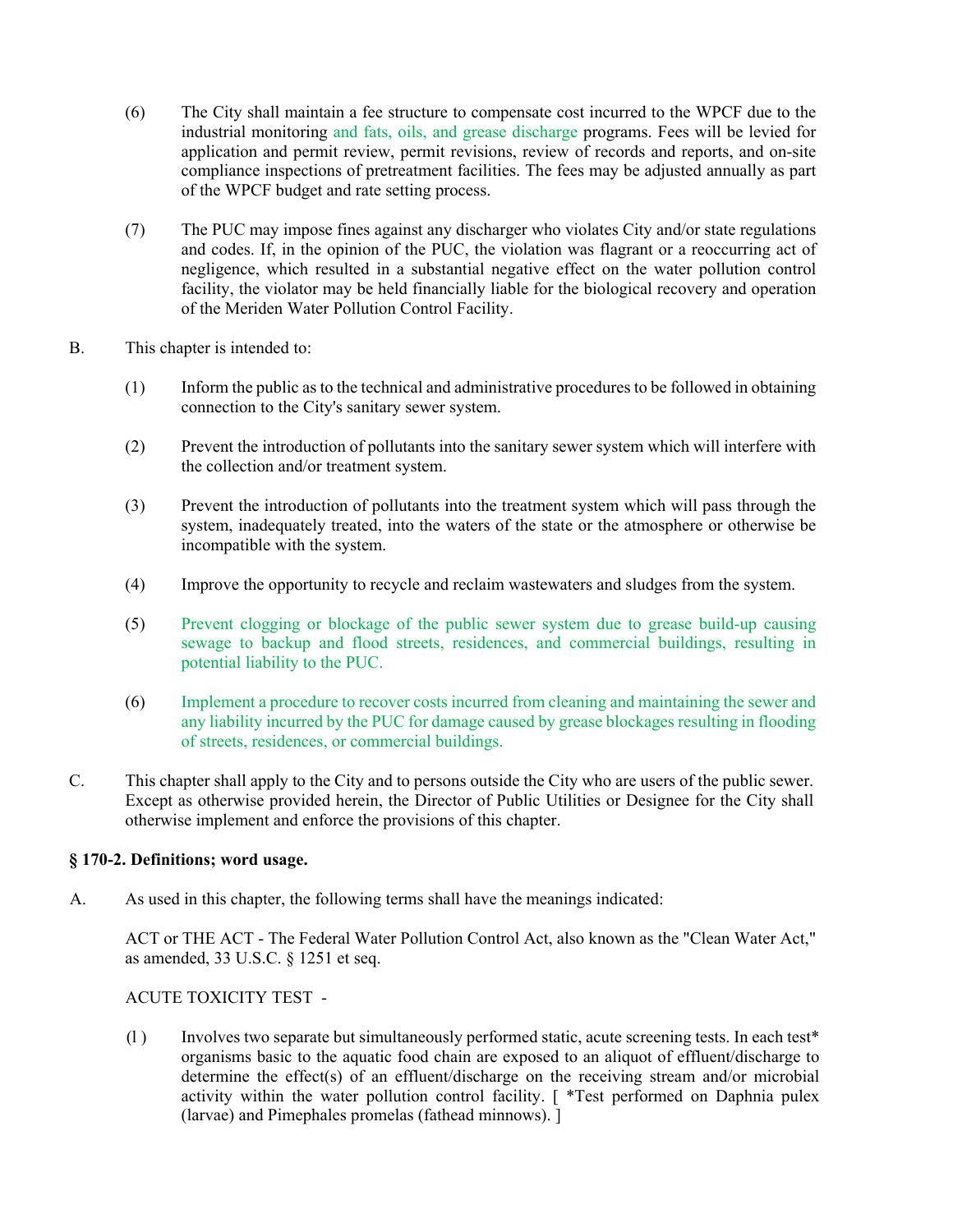(2) The acute toxicity test will be a prime factor used in determining the extent of pretreatment required of industrial/commercial users. Sample collection, handling, and analytical techniques used to determine the acute toxicity of the discharge shall be as prescribed in "Methods for Measuring the Acute Toxicity of Effluents to Freshwater and Marine Organisms" (EPA/600/4-85/013), unless otherwise specified in writing by the DEEP or in the regulations of Connecticut state agencies.

AUTOMATED GREASE RECOVERY UNIT (AGRU) – Means an indoor grease trap used to separate grease from wastewater by active mechanical or electrical means. See definition of Grease Trap.

BACKWATER VALVE – A backwater valve is a one way flow control valve installed in a drainage system, that under normal conditions allows the wastewater to drain out of the system; however, if a reversed flow of drainage water should occur, the valve will be forced closed and protect the interior of the building from sewage backup.

BEST MANAGEMENT PRACTICES (BMP) – The practices and procedures of a user of the public sewer that are designed to prevent or minimize obstruction, damage, or excessive maintenance of the sanitary sewer.

BIOCHEMICAL OXYGEN DEMAND (BOD) -- The amount of oxygen required by microorganisms while stabilizing decomposable organic matter under aerobic conditions for five days. The determination of BOD shall be performed in accordance with the procedures prescribed in the latest edition of Standard Methods for the Examination of Water and Wastewater.

BUILDING DRAIN — That part of the lowest horizontal piping of building plumbing which receives the discharge from water fixtures and other sanitary pipes inside the walls of the building and conveys it to the building sewer lateral beginning five feet  $(1.5 \text{ meters})$  outside the inner face of the building wall.

BUILDING SEWER LATERAL — The extension from the building drain to the public sewer or other place of disposal; it may also be called a "house connection.'

CATEGORICAL STANDARDS -- National categorical pretreatment standards or pretreatment standards.

CHEMICAL OXYGEN DEMAND (COD) -- The oxygen equivalent of the organic matter that can be oxidized as measured by using a strong chemical oxidizing agent in an acidic medium.

CITY— The City of Meriden.

COMPATIBLE POLLUTANT -- Biochemical oxygen demand, suspended solids, pH and fecal coliform bacteria, plus any additional pollutants identified in the water pollution control facility's NPDES permit, where the water pollution control facility is designed to treat such pollutants and, in fact, does treat such pollutants to the degree required by the NPDES permit.

COMPOSITE SAMPLE — A mixture of aliquot samples obtained at regular intervals over a time period. The volume of each aliquot is proportional to the discharge flow rate for the sampling interval. The minimum time period for composite sampling shall be four hours.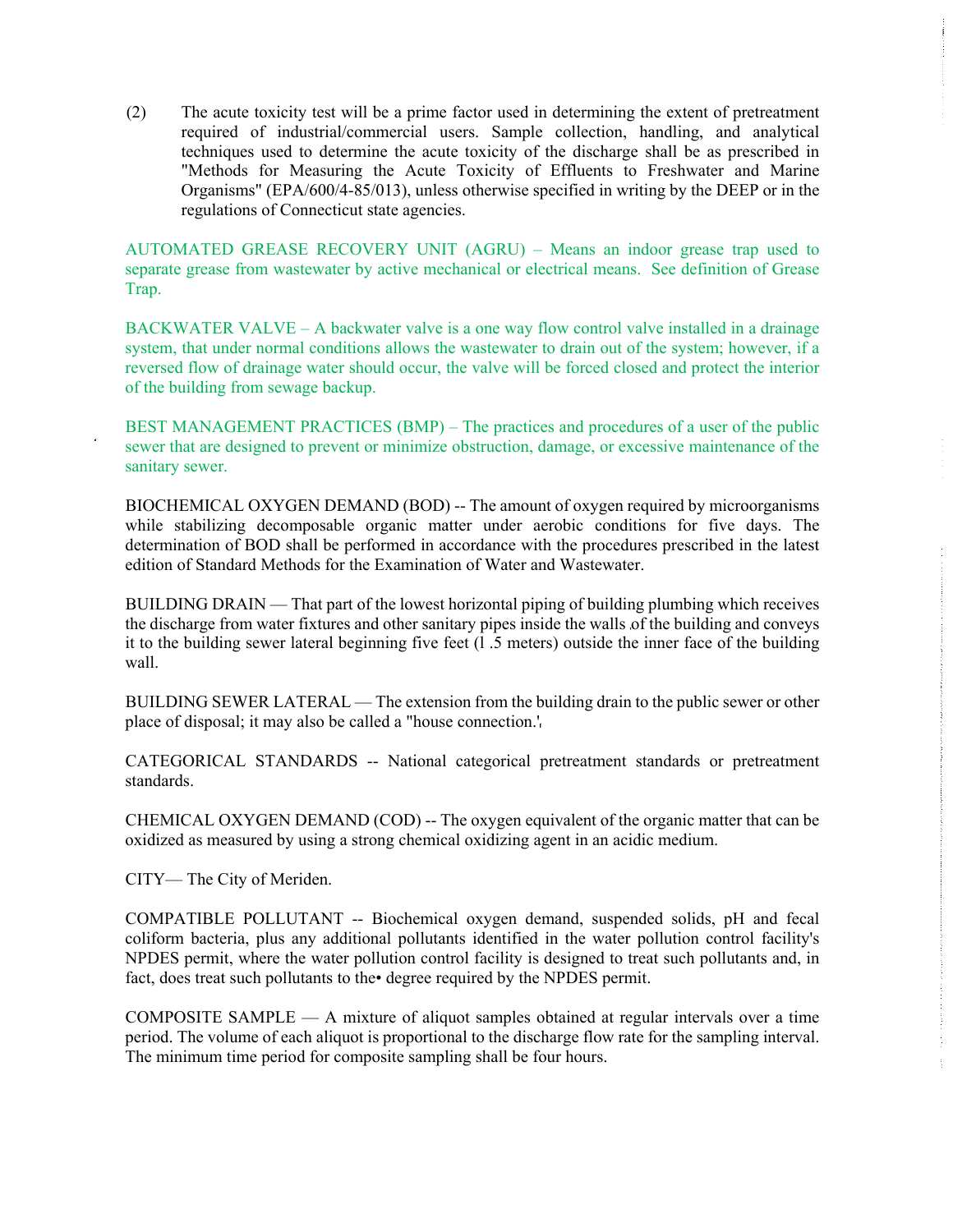COOLING WATER — Process water in general used for cooling purposes to which the only pollutant added is heat and which has such characteristics that it may be discharged to a natural outlet in accordance with federal and state laws and regulations.

DEEP — The Department of Energy and Environmental Protection of the State of Connecticut.

DIRECTOR OF PUBLIC UTILITIES OR DESIGNEE -- The authorized agent or representative of the Water Pollution Control Authority who is responsible for the operation and management of the sewer collection system and/or the associated water pollution control facility.

DOMESTIC SEWAGE — Sewage that consists of water and human excretions or other waterborne wastes incidental to the occupancy of a residential building including residential water softening equipment, or a nonresidential building but not including manufacturing process water, cooling water, wastewater from water-softening equipment, commercial laundry wastewater, blowdown from heating or cooling equipment, water from cellar or floor drains, or surface water from roofs, paved surfaces or yard drains.

FATS, OILS, AND GREASE (FOG) – Any fats, oils, and grease generated from the food preparation process. All are sometimes referred to as "grease".

FLOATABLE OIL — Oil, fat or grease in a physical state such that it will separate by gravity from sewage by treatment in an approved pretreatment facility.

FOG PROGRAM ADMINISTRATOR – The authorized agent or representative of the Water Pollution Control Authority who is responsible for the operation and management of the sewer collection system and/or the associated water pollution control facility.

FOOD PREPARATION ESTABLISHMENT (FPE) – Facilities who are required to obtain a FOG Discharge Permit including those who are: a) regulated by the Meriden Health Department and classified as a Class 3 or Class 4 food service establishment, as defined by the State health Code; or b) engaged in similar cooking methods that have the potential to produce fats, oils, and grease. A Class 3 food service establishment may be exempt from obtaining a FOG Discharge Permit if it does not employ frying, sautéing, baking, or roasting of meats, use of rotisseries, grills, smokers, or other methods that have the potential to generate fats, oils, or grease.

GARBAGE -- The animal or vegetable waste resulting from the handling, preparation, cooking or serving of foods.

 $GRAB SAMPLE - A sample which is taken from a waste stream on a one-time basis with no regard$ to the flow in the waste stream and without consideration of time.

GREASE DISPOSAL FACILITY – A regional collection/transfer/disposal site approved in accordance with the law for the disposal of FOG. This means a Department of Energy and Environmental Protection (DEEP) approved publicly/privately owned treatment works that is for the separation and disposal of FOG by incineration or other methods. Pursuant to Section 22a-174-33 of the Regulations of Connecticut State Agencies related to Title V source, an in-state regional incinerator must have an operating permit that lists FOG as a source of fuel.

GREASE TRAP – The term "grease trap" is used collectively in this chapter to mean both AGRU's and outdoor grease traps.

HAULER – Any person who collects the contents of a grease trap and transports it to a grease disposal facility. A hauler may also provide other services related to grease trap maintenance.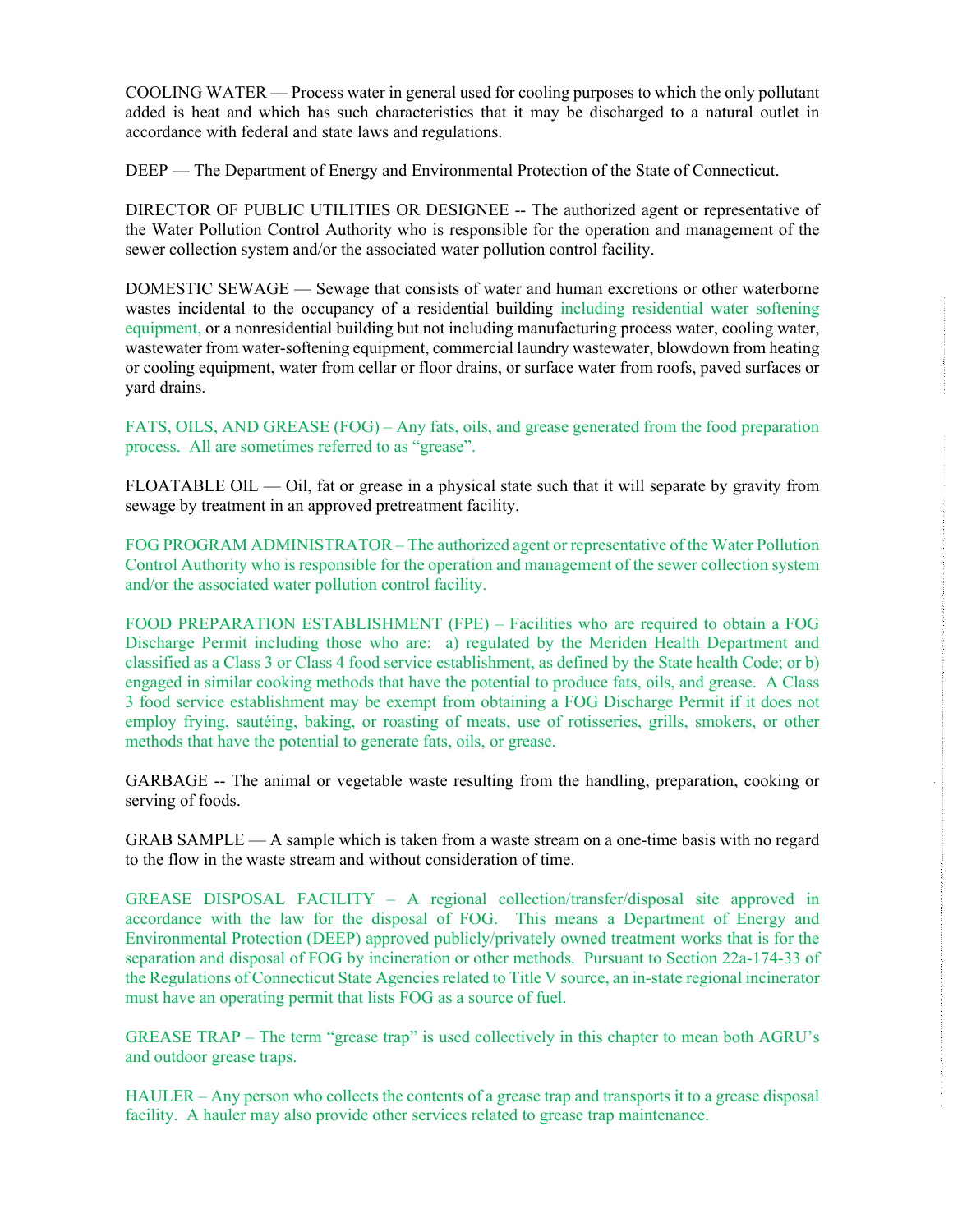HOLDING TANK WASTE — Any waste from holding tanks such as vessels, chemical toilets, campers, trailers and septage hauling trucks.

INCOMPATIBLE POLLUTANT — All pollutants other than compatible pollutants as previously defined. See "compatible pollutants. "

INDOOR TRAP – Means an AGRU. See definition of Grease Trap.

INDUSTRIAL WASTEWATER -- All wastewater from industrial processes, trade or business and is distinct from domestic sewage.

NATIONAL POLLUTANT DISCHARGE ELIMINATION SYSTEM (NPDES) PERMIT — A permit issued pursuant to § 402 of the Act (33 U.S.C. § 1342).

NON-RENDERABLE GREASE – Fats, oils, and grease generated from food preparation or serving that has come in contact with water or other contaminants shall prevent this FOG from being rendered. See Renderable Grease.

OUTDOOR GREASE TRAP – A structure or device designed for the purpose of removing and preventing FOG from entering the public sanitary sewer system. These devices are often belowground units built as two or three chamber baffled tanks.

PERMITTEE – The Permittee represents the FPE and is authorized by the issuance of a FOG Discharge Permit to initiate, create, originate, or maintain a wastewater discharge from the FPE. Where applicable, the Permittee shall be the Owner or the Owner's Local Designee.

PERSON -- Any individual, partnership, co-partnership, firm, company, corporation, association, joint-stock company, trust, estate, governmental entity or any other legal entity or its legal representatives, agents or assigns. The masculine gender shall include the feminine; the singular shall include the plural where indicated by the context.

pH -- The logarithm of the reciprocal of the hydrogen-ion concentration. The concentration is the weight of hydrogen ions, in grams, per liter of solution.

PRETREATMENT or TREATMENT — The reduction of the amount of pollutants, the elimination of pollutants or the alteration of the nature of pollutant properties in wastewater to a less harmful state prior to or in lieu of discharging or otherwise introducing such pollutants into a water pollution control facility. The reduction or alteration can be obtained by physical, chemical or biological processes, except as prohibited by 40 CFR 403.6(d) and provisions in this chapter.

PROPERLY SHREDDED GARBAGE — The wastes from the preparation, cooking and dispensing of food that have been shredded to such a degree that all particles will be carried freely under the flow conditions normally prevailing in public sewers, with no particle greater than 1/2 inch (l .27 centimeters) in any dimension. Properly shredded garbage shall not include wastes from Food Preparation Establishments.

PUBLIC SEWER — A common sanitary sewer controlled by a governmental agency or public utility.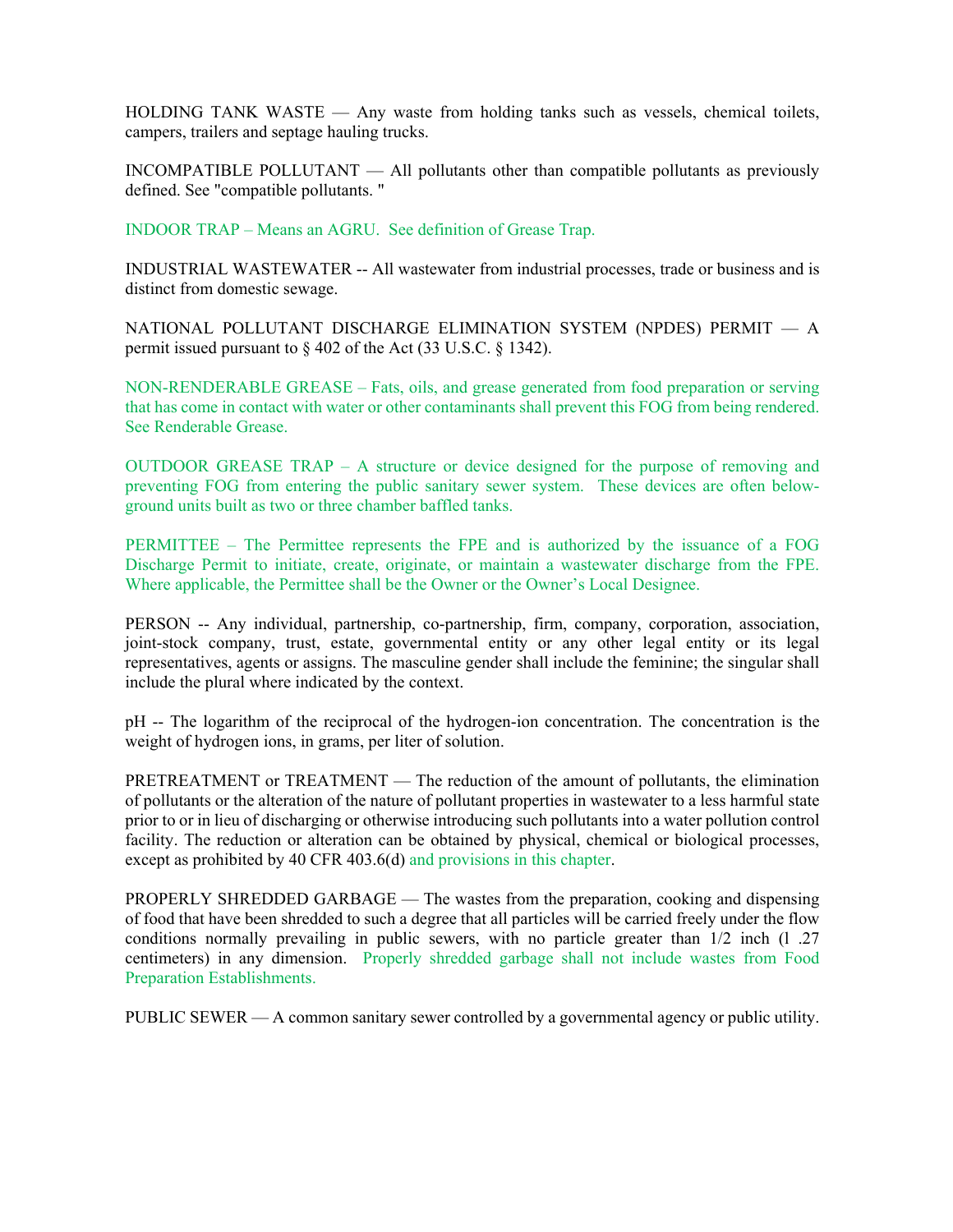PUC — The Public Utilities Commission of the City of Meriden as it is constituted by its Charter, with the powers and duties granted it by the Charter and ordinances of said City  $<sup>2</sup>$ </sup>

RENDERABLE GREASE – The uncontaminated FOG from the food preparation process that can be used as a source of material that is free of impurities and can be recycled into products such as, but not limited to, animal feed or cosmetics.

RESTAURANT  $-$  A business or place which prepares foods for sale in other than its original unopened container.

SANITARY SEWER -- A sewer which collects and conveys domestic sewage from residences, public buildings, commercial establishments, industries and institutions. A sanitary sewer may also collect and convey permitted industrial wastewater and unintentionally admitted groundwater, stormwater and surface water.

SEPTAGE -- The liquids and solids which are removed from a tank used to treat domestic sewage.

SEWAGE — Human and animal excretions and all domestic and such manufacturing wastes as may tend to be detrimental to the public health or otherwise contravene stream standards as established by the DEEP.

SEWAGE COLLECTION SYSTEM -- The structures and equipment required to collect and convey sewage to the WPCF.

SLUG — Any sudden or excessive discharge which exceeds permitted levels either in terms of pollutant concentration or instantaneous flow rate in such a manner as to adversely affect the sewage collection system and/or the water pollution control facility.

SOLUBLE OIL — Oil which is of either mineral or vegetable origin and disperses in water or sewage at temperatures between  $0^0$  C. and 65  $^0$  C. For the purposes of this chapter, emulsified oil shall be considered as soluble oil.

STORM SEWER — A sewer which collects and conveys stormwater or groundwater.

SUSPENDED SOLIDS -- The solid matter, measured in milligrams per liter, which may be in suspension, floatable or settleable and is removable by laboratory filtering as prescribed in the latest edition of Standard Methods for the Examination of Water and Wastewater.

TOXIC POLLUTANT -- Any pollutant or combination of pollutants listed as toxic in regulations promulgated by the Administrator of the EPA under the provisions of § 307(a) of the Act or other acts.

UOD -- Ultimate oxygen demand. Equivalent of 1.5 times the biochemical oxygen demand plus 4.6 times the ammonia (NH3). Used as control parameter for WPCF effluent, as established in NPDES permit.

USER — Any person who contributes, causes or permits the contribution of sewage into the City's sewer system.

**Editor's Note: See Ch. 6, Art. XV, Public Utilities Commission.**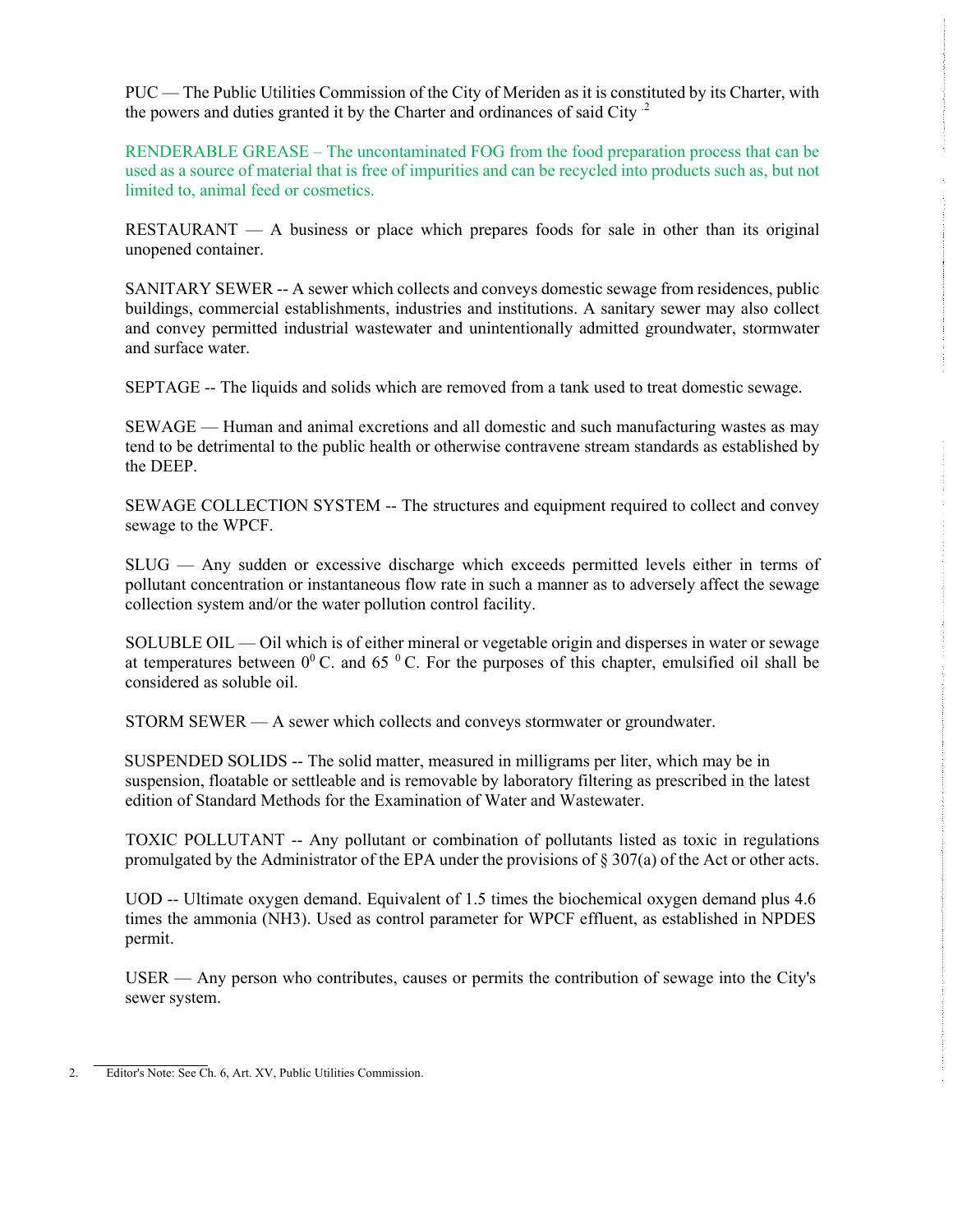WATERCOURSE -- A natural or artificial channel for the passage of water, either continuously or intermittently.

WATER POLLUTION CONTROL FACILITY (WPCF) — An arrangement of devices for the treatment of sewage and sludge.

B. "May" is permissive; "shall" is mandatory.

#### **§ 170-3. Use of public sewers.**

- A. The owner(s) of all houses, buildings or properties used for human occupancy, employment, recreation or other purposes situated within the City and abutting on any street, alley or right-of-way in which there is now located or may in the future be located a public sanitary sewer of the City may, at the option of the City and at the expense of the owner(s), be required to install a building sewer to connect his (their) building drain to the public sewer in accordance with the provisions of this chapter within 90 days after the date of official notice to do so.
- B. It shall be unlawful for any person to construct or repair any privy, privy vault, septic tank, cesspool or other facility intended for the disposal of sewage if public sewers are available.

#### **§ 170-4. Building sewers and connections.**

- A. No unauthorized person(s) shall uncover, make any connections with or opening into, use, alter, repair or disturb any public sewer or appurtenance thereof.
- B. Any person proposing a new discharge into the public sewer system or a substantial change in the volume or character of pollutants that are being discharged into the public sewer system shall notify the Director of Public Utilities or Designee at least 45 days prior to the proposed change or connection.
- C. A person intending to connect a building drain from his property to the public sewer shall first obtain a permit to connect from the Engineering Division. The application shall be made on forms provided by the Engineering Division and it shall be accompanied by a sketch or plan showing the proposed installation in sufficient detail to enable the Engineering Division to determine that the proposed installation meets the requirements of this regulation and other applicable specifications, codes and laws. The application shall be signed by the qualified contractor (see Subsection P of this section) who has been chosen to perform the work of installing and connecting the building drain to the public sewer. Upon approval of the application and plan, a permit shall be issued to have the work performed by the stated contractor. In the event that the premises changes ownership before the work is completed, or if another contractor is chosen to perform or finish the work, the original permit becomes void and a new permit must be obtained by the parties in interest. The PUC may, in its discretion, allow service pipes or sewer service to consumers other than the owners of the premises served, upon the filing by such consumers of the application required by this subsection.
- D. Prior to obtaining a permit to connect, the applicant or his authorized representative shall provide adequate documentation to the Engineering Division to indicate how the connection is proposed. The Engineering Division and/or the PUC shall review the application to determine if the proposal is acceptable or if changes are required. It shall be unlawful for any person who has received such a permit to do any acts in a manner other than that prescribed in such permit or to connect with any such sewer at any hub or slant pipe other than the one approved in such permit.

E. A connection to the public sewer will be made only after the building's plumbing has been approved by the City Building Inspector in order to ensure the minimum standards are met for the installation. A fresh air vent shall be required for the building, and all plumbing shall be in good working order.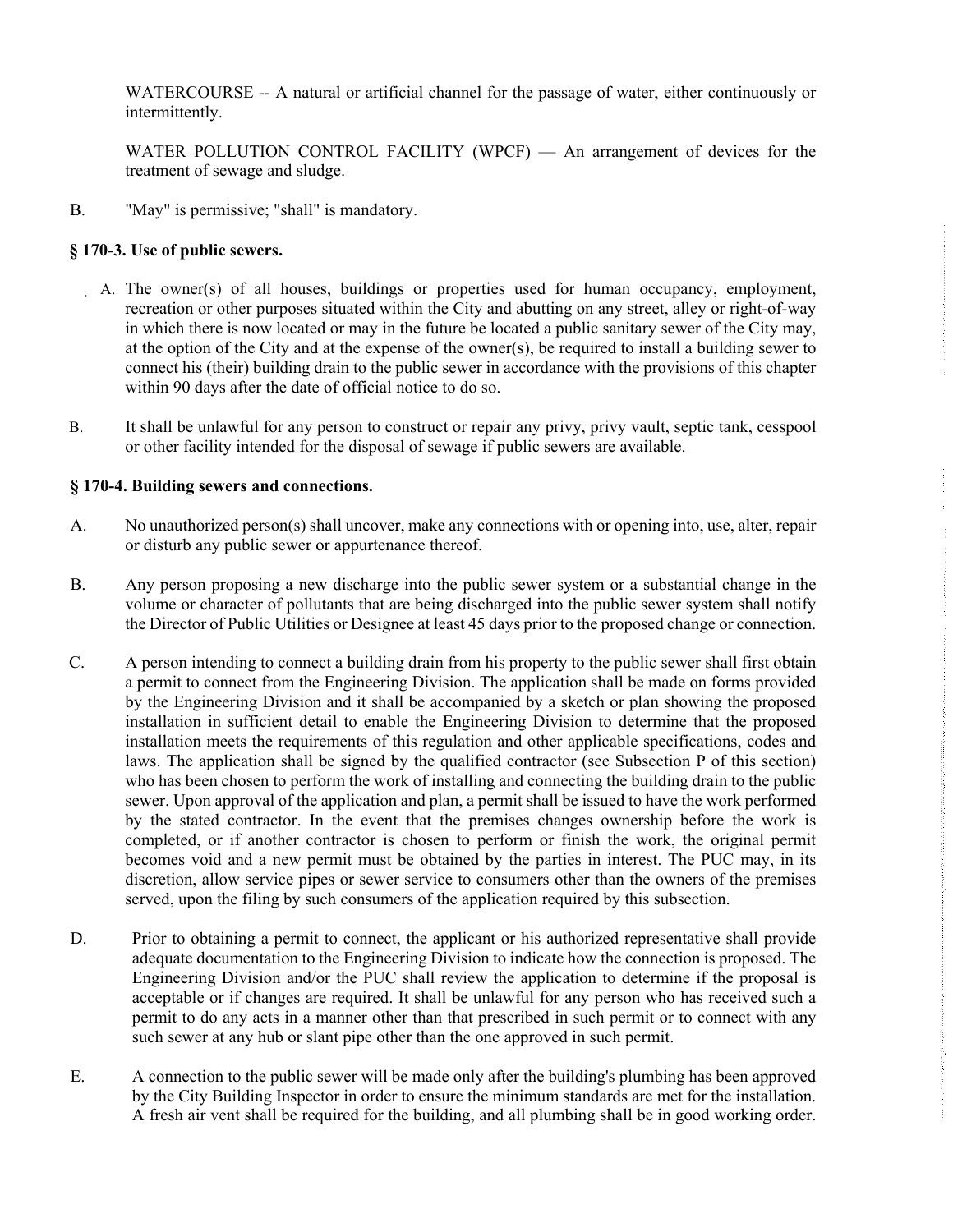No trench containing a building drain or connection to the sanitary sewer shall be backfilled until the Engineering Division has completed an inspection of and approved the work. The water level in the trench shall be maintained at a level below the sewer connection before the cap is removed and while the connection is being made and until such time as it has been inspected, approved and backfilled. The contractor shall notify the Engineering Division 48 hours before starting any work authorized under this permit.

- F. Permits to connect to the public sewer may be revoked and annulled by the Director of Public Utilities or Designee for such case and at such times as he may deem sufficient and the City held harmless as a consequence of said revocation or the cause thereof. All other parties in interest shall be held to have waived the right to claim damages from the City or its agents on account of such revocation.
- G. All costs and expenses incidental to the installation and connection of the building sewer from the building to the street sanitary sewer main, including the wye connection, shall be borne by the owner(s). The owner(s) shall indemnify the City from any loss or damage that may directly or indirectly be occasioned by the installation of the building sewer.
- H. A separate and independent building sewer shall be provided for every building, except that where one building stands at the rear of another on an interior lot and no public sewer is available or can be constructed to the rear building through an adjoining alley, courtyard or driveway, the building sewer that provides service for the building which fronts on the public sewer may be extended to the rear building and the whole considered as one building sewer, but the City does not and will not assume any obligation or responsibility for damage caused by or resulting from any such aforementioned connection. Whenever a lateral is shared between two or more properties and/or buildings, a Maintenance Agreement must be written and filed on the Public Land Records via the City Clerk's Office for all properties involved with said Maintenance Agreement.
- I. Where outdoor grease traps are in use, separate wastewater lines shall be provided to convey the sanitary wastewater directly to the public sanitary collection system. Wastewater from the kitchen and clean-up areas shall be conveyed to the grease trap and then to the public sanitary collection system.. In no case shall sanitary wastewater be allowed to enter a grease trap.
- J. Existing building sewers may be used in connection with new buildings only when the proposal is approved by the Engineering Division.
- K. The size, slope, alignment, materials of construction of a building sewer and the methods to be used in excavating, placing of the pipe, jointing, testing and backfilling and trenching and connection of the building sewer to the public sewer shall all conform to the requirements of the building and plumbing code or other applicable rules and regulations of the City. In the absence of code provisions or in amplification thereof, the materials and procedures set forth in the appropriate specification of the American Society for Testing and Materials and WPCF Manual of Practice No. 9 shall apply. No connections shall be made with any public sanitary or stormwater sewer otherwise than by drainpipe, which shall be six inches in diameter. Every drain connecting premises with the City sanitary sewer shall be laid to a uniform grade and line, with a fall throughout its length toward the public sewer of not less than one foot per 100 feet.
- L. Whenever possible, the building sewer shall be brought to the building at an elevation below the basement floor. In all buildings in which any building drain is too low to permit gravity flow to the public sewer, sanitary sewage carried by such building drain shall be lifted by an approved means and discharged to the building sewer. Duplex lift systems shall be provided for commercial and industrial buildings.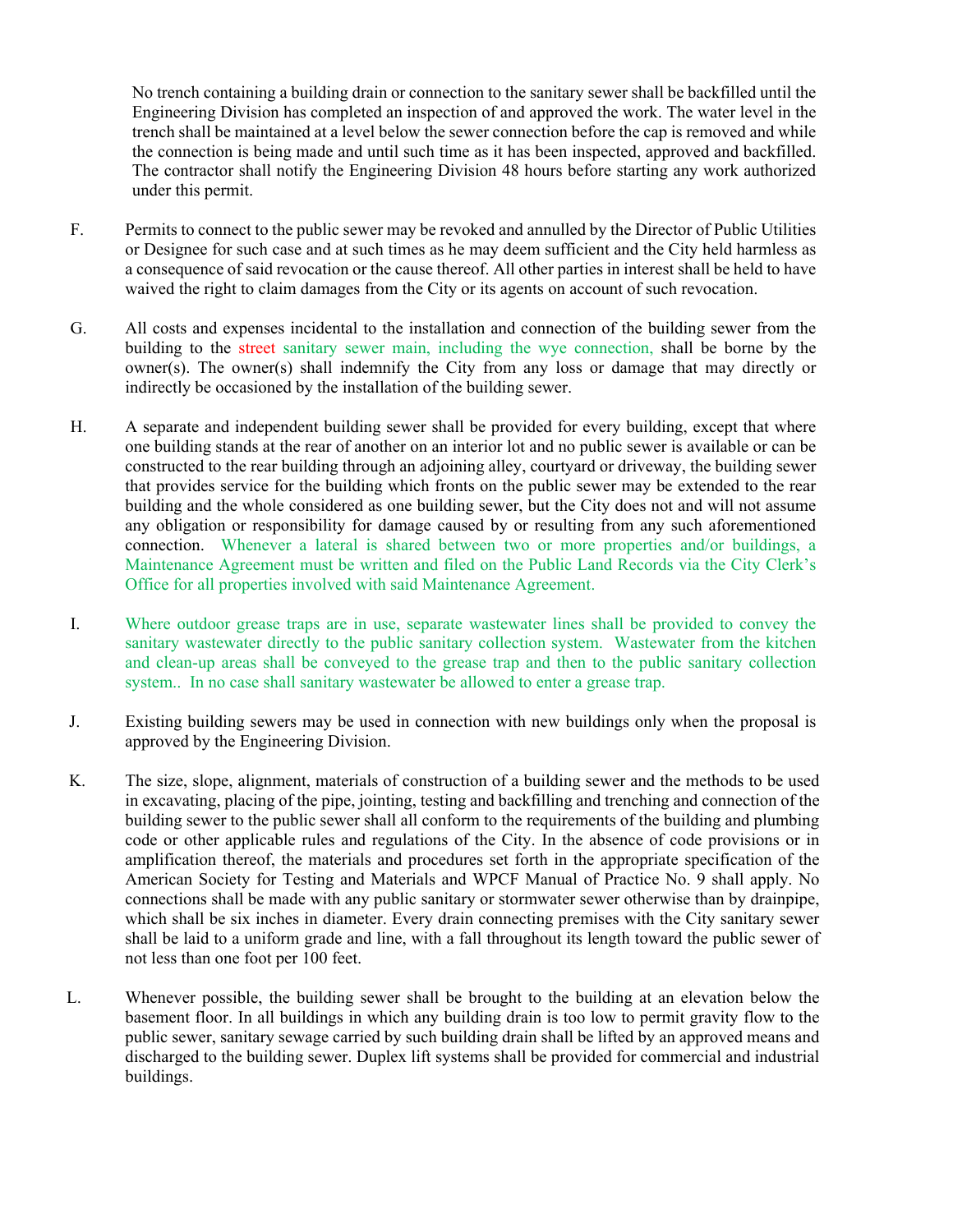- M. No person(s) shall make connection of roof downspouts, foundation drains, areaway drains or other sources of surface runoff or groundwater to a building sewer or building drain which in turn is connected directly or indirectly to a public sanitary sewer.
- N. All excavations for building sewer installation shall be adequately guarded with barricades and lights so as to protect the public from hazard. Streets, sidewalks, parkways and other public property disturbed in the course of the work shall be restored in a manner satisfactory to the City.
- O. No building sewer shall be constructed within 25 feet of a water supply well. If a building sewer is constructed within 25 to 75 feet of a water supply well, it shall be constructed in accordance with all applicable guidelines and regulations.
- P. Any sanitary sewer lateral to be laid to connect a building to a City sanitary sewer main shall not extend beyond the projected side property lines of the parcel unless otherwise approved by the Public Utilities Commission and shall not exceed 200 100 feet without a cleanout. A cleanout is also required at a change of piping direction.
- Q. All building sewers shall be installed by a drainlayer who possesses a valid license issued under Chapter 393 of the Connecticut General Statutes, as amended. In addition thereto, no person shall make any connection with any public sanitary or stormwater sewer in the City unless he is licensed and obtained all necessary permits, and no person shall employ any unlicensed person to do such work.
- R. Every person so licensed shall file with the Engineering Division a surety bond, payable to the City, in the sum of \$4,000, conditioned that the licensee will indemnify and save harmless the City from all loss, cost or damage arising out of or in connection with any work done under such license.
- S. All building sewers from the sewer main to the building shall be, in general, installed and maintained by and at the expense of the property owner(s) whose property is being serviced. Whenever the Director of Public Utilities or Designee is informed or learns that a cavity, depression or other abnormality in the public street is or may be caused by disrepair in the public sewer or building sewer, the Director of Public Utilities or Designee will ascertain if the public sewer or building sewer is the cause. If it is determined that such cavity or other abnormality is caused or contributed to by disrepair of the public sewer, the Director of Public Utilities or Designee shall proceed to make the necessary repairs. However, if it is determined by the Director of Public Utilities or Designee that such cavity, depression or other abnormality is caused by the building sewer, the property owner(s) shall be notified of such finding and shall engage a licensed drainlayer to make the necessary repairs under the supervision of the Director of Public Utilities or Designee and at no expense to the City.
- T. Whenever the Director of Public Utilities or Designee is informed or learns of a sewer stoppage, the Director of Public Utilities or Designee shall ascertain if the public sewer is clear. Any stoppages found therein will be relieved as quickly as possible. If the public sewer is found to be clear, the property owner(s) having made a complaint of sewer stoppage shall be so notified and shall then engage a licensed plumber, reputable cleaner or licensed drainlayer to clear any stoppages in the building sewer.
- U. The PUC may at any time order a water meter for sewer service placed on any water service connection if it deems it in the best interest of the City to do so, and any property owner, upon notification by the PUC, shall allow a representative of the Water Division to enter upon his premises to install such a meter. Upon application by the consumer, a meter shall be placed on any service previously unmetered. The consumer shall provide a proper place for the installation of a meter immediately inside the building wall, which shall be of easy access at all times for reading and repair. The Director of Public Works, or his representatives, shall determine the size of the meter installed on any service and may determine when any meter shall be repaired or replaced.<sup>3</sup>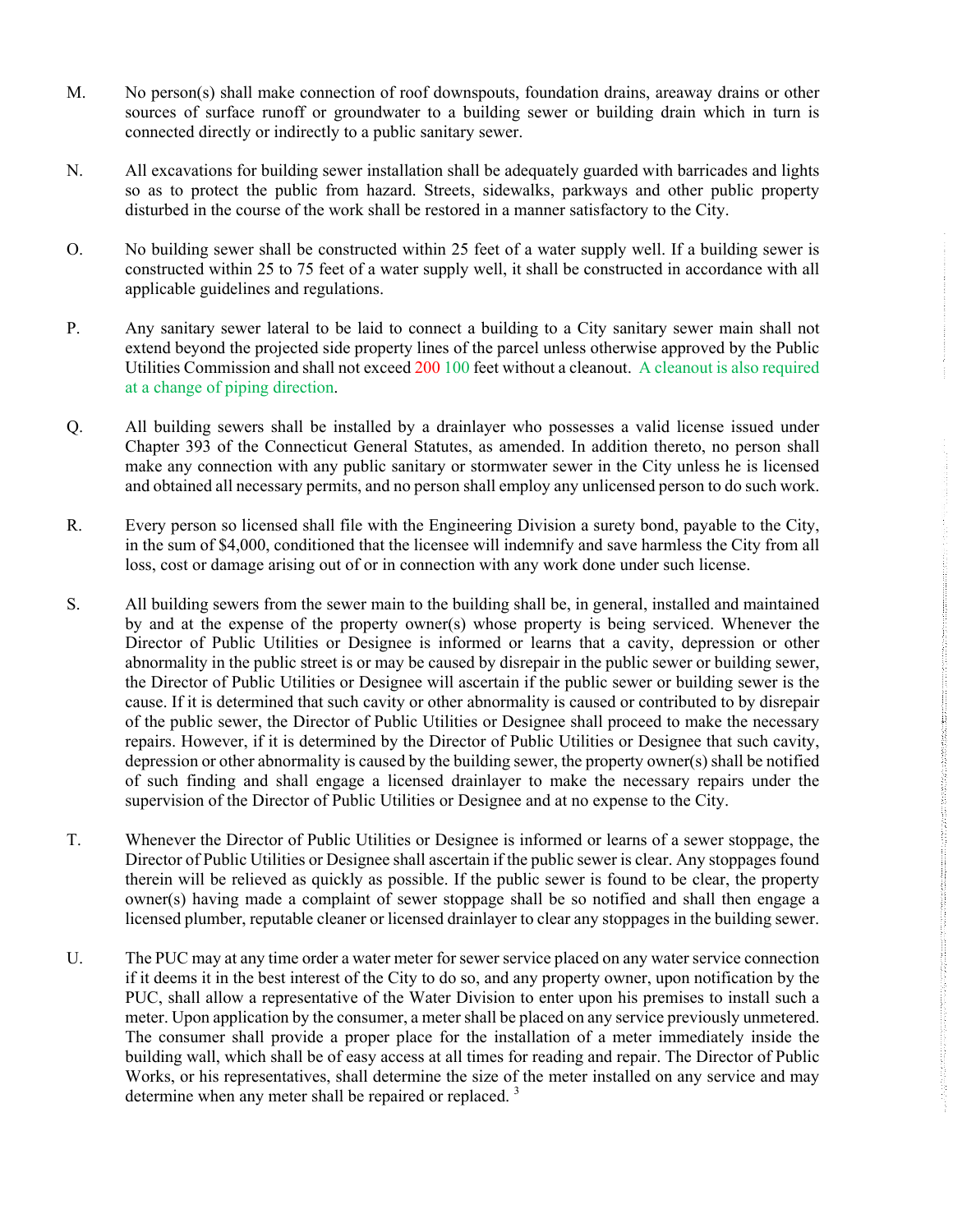- (1) Water meters for sewer service shall not be supplied to a new account until a proper and adequate water meter setter has been provided by the owner immediately inside the building wall which shall be of easy access at all times for meter reading and repair, the required fee for the proper size meter has been paid to the Water Division by the owner, and the Water Division has installed and sealed the required meter. The PUC shall act as an appeals board to determine when and if a frost-proof meter pit shall be required rather than a meter location within the building.
- (2) The fee for the installation of new meters shall be determined through the Water Division.
- V. Backwater valves must be installed on all plumbing fixtures (including washing machines, toilets, sinks, showers, bathtubs, etc.) that are below the elevation of the nearest upstream sanitary sewer manhole cover.

3. Editor's Note: Amended at time of adoption of Code (see Ch. I, General Provisions, Art. El).

#### **ARTICLE 11**

#### **Water Pollution Control Authority**

#### **§ 170-5. Designation of Authority.**

Pursuant to § 7-246 of the General Statutes, the PUC is designated the Water Pollution Control Authority for the City.

#### **§ 170-6. Powers and duties.**

The Water Pollution Control Authority shall have all the powers conferred on such authority under the provisions of §§ 7-245 and 7-273 of the General Statutes and all the powers and duties granted it by the Charter and ordinances of the City. It shall exercise such powers in such manner as it shall deem for the best interest of the City.

#### **§ 170-7. Sewer charges and fees.**

- A. Establishment of sewer charges.
	- (l) The Water Pollution Control Authority may establish and revise fair and reasonable charges for connection with and for the use of a sewerage system pursuant to  $\S$  7-255 of the General Statutes.
	- (2) The Water Pollution Control Authority shall secure the approval of the City Council of the proposed charges.
- B. Sewer rates for metered service:
	- (1) The sanitary sewer rents and rates for metered service and fixed user charges for the City shall consist of a flat basic service charge based on water meter size plus a commodity charge based on consumption.
	- (2) Commodity charge (local service customers):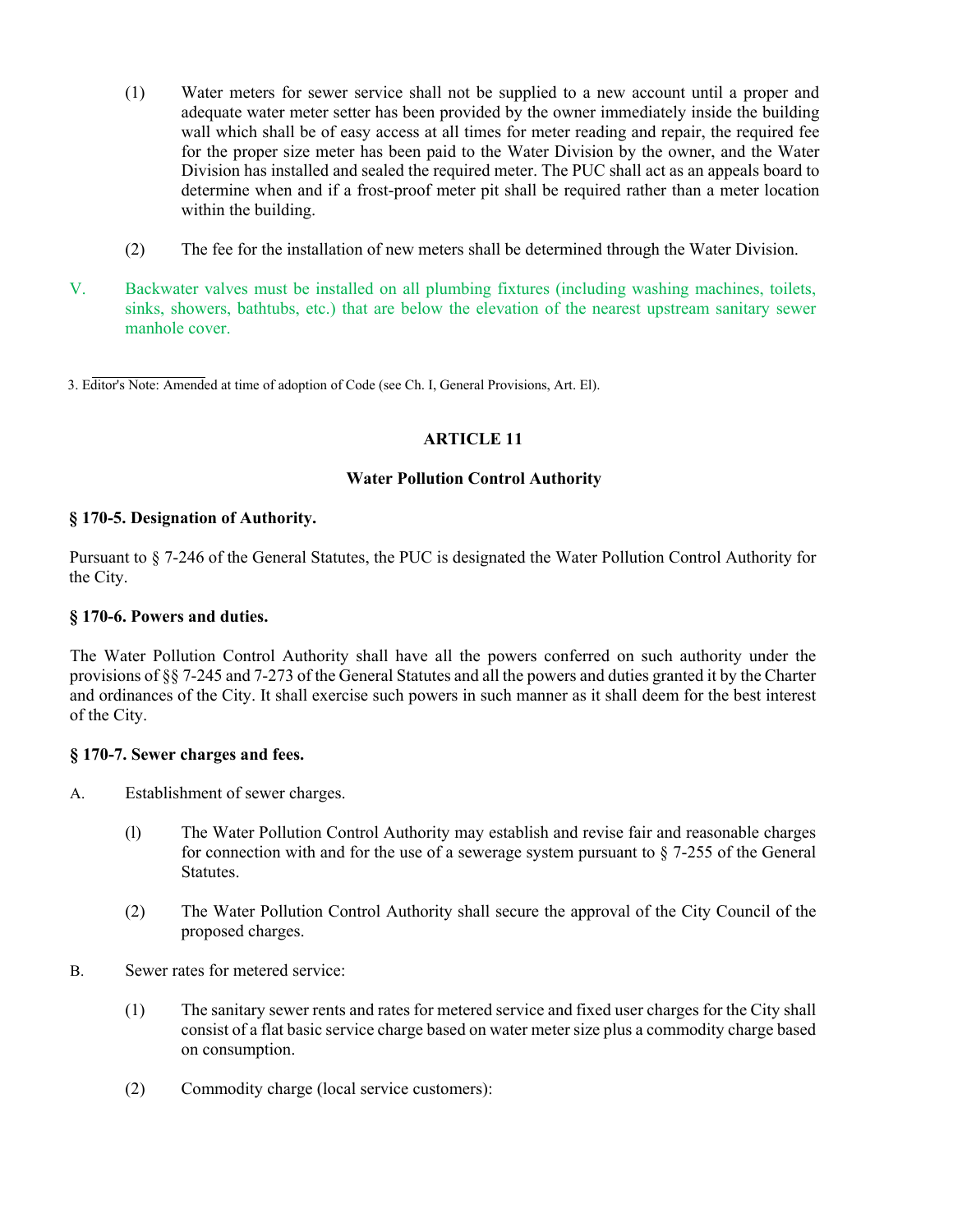- (a) Sanitary sewer rate: \$3.50 per 100 cubic feet of water consumed. See Fee Schedule. [Amended 6-20-2005; 2-6-2012]
- (b) Public use charge: municipal use charge shall be the same as other local service customers.
- (3) Basic service charge (local service customers): [Amended 6-20-2005; 2-6-2012] See Fee Schedule.

| Meter Size     |                         |
|----------------|-------------------------|
| (inches)       | <b>Quarterly Charge</b> |
| 5/8            | \$14.05                 |
| 3/4            | \$14.62                 |
|                | \$16.35                 |
| 1 1/4 to 1 1/2 | \$18.65                 |
|                | \$24.99                 |
|                | \$71.65                 |
|                | \$88.93                 |
| 6              | \$129.25                |
| 8              | \$175.33                |

- (4) Customers outside City limits. The rates and charges for users of property located outside the territorial limits of the City shall be 50% higher than the rates and charges above for the users located within the City except where specifically prohibited by prior contract agreement or as legally amended by the PUC.
- (5) Private well water discharges into City sanitary sewers. The type and location of meters shall be determined by the City. Metering of the supply sources is generally preferred due to the improved meter accuracy over discharge meters. However, at the discretion of the City, discharge meters may be required in certain situations. Generally, for new construction projects served by private wells only or private wells and water supplied by City water mains, a water meter shall be provided according to City standards for each supply to ensure proper billing for discharge into City sewers. The requirements for a water meter may be waived by the Engineering Division. For existing buildings or facilities served by private wells only or private wells and water supplied from City water mains, alternatives, including but not limited to the following, may be required at the discretion of the City.
	- (a) The Director of Public Utilities, the PUC, or authorized agent may order that a water meter be required according to City standards for each supply to ensure proper billing for discharge into City sanitary sewers. This is the preferred alternative for all existing and proposed facilities.
	- (b) An estimate of usage will be made based on industry standards for the type of use and other applicable factors. The City may require that the customer provide an estimate of use, supported by detailed calculations, or the City may provide the estimate. If the customer disagrees with the estimate of usage, the City billing review officer shall be contacted. In the event that there is still a dispute over the estimated usage, the matter may be referred to the PUC.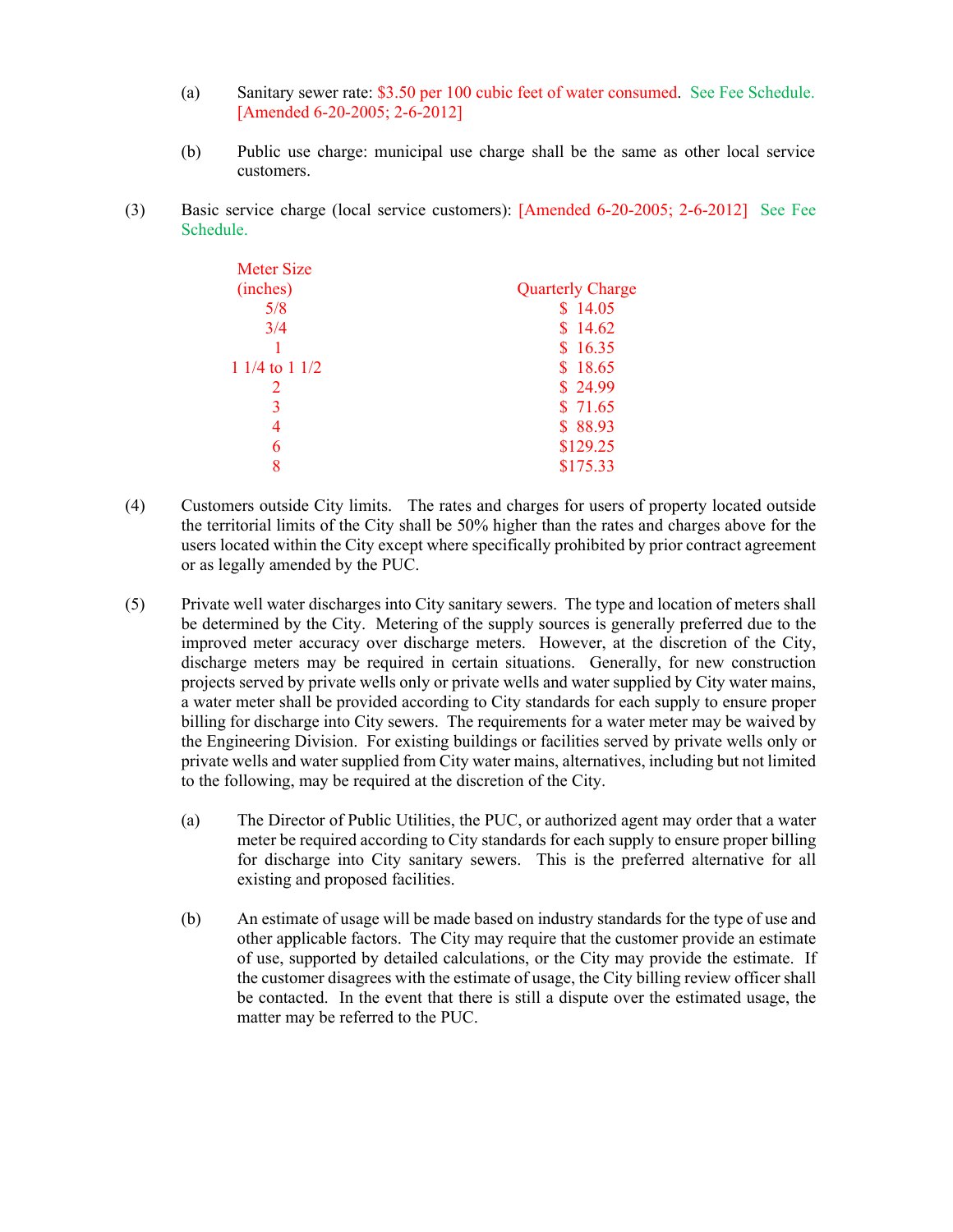- (6) Determination of charges when meter is defective.
	- (a) Where a water meter is operating incorrectly and a test of the meter results in an accurate determination of the percentages of error exceeding 2%, the consumer shall be allowed a credit for the amount overpaid.
	- (b) Where a water meter is operating incorrectly and it is not possible to accurately determine consumption during any billing period, the sewer use charge for that period shall be in proportion to previous charges for similar periods when the meter was operating correctly.
- (7) When rents are due; penalty. Sanitary sewer rents shall be due and payable at the office of the Tax Collector quarterly on the first day of March, June, September, and December. Interest charges at a rate prescribed by the City Tax Collector and not exceeding the maximum amount allowed by Connecticut General Statues shall be added as a penalty to all sewer rates, fees, and fines remaining unpaid one month after their due date. The charges, if applicable, shall be calculated from the payment date.
- (8) Abatements for vacancy. Any consumer to whom water is furnished through an unmetered service may claim a sewer bill abatement for partial or complete vacancy of his premises by filing the proper notice at the office of the Water Division at the beginning and termination of such vacancy, provided that no abatement shall be allowed for a vacancy of less than two months' duration, and provided further that no abatement may be claimed for any period prior to the date of filing such notice. The right to claim an abatement shall be forfeited if the consumer fails to give proper notice of the termination of the vacancy. Editor's Note: Amended at time of adoption of Code (see Ch. 1, General Provisions, Art. II).
- C. Septic waste discharge fees.
	- (1) A fee of \$117.00 per 1,000 gallons (see Fee Schedule) shall be levied against private septic waste haulers who discharge septic waste at the WPCF. This fee shall be paid in full to the WPCF prior to acceptance of septic waste. **[Amended 6-20-2005; 02-06-2012]**
	- (2) The Director of Public Utilities or Designee may prohibit a private septic waste hauler from discharging at the WPCF if it is deemed that the septic waste may be harmful to the plant.

## D. FOG fees and billing

- (1) The PUC shall set separate fees and fines for unauthorized discharge of wastewater from a FPE and the discharge of FOG or failure to follow best management practices as included in this chapter. Fines shall fall into two classifications; BMP violation, and equipment installation violation.
- (2) A copy of the FOG Program fees applicable to FOG applications, permits, and notice-ofviolation fines pursuant to this section are on file at the WPCF.
- E. Special connection charges.
	- (1) A special connection charge shall be paid for each connection made to the municipal sanitary sewer system. This special connection charge shall be used as the basis for assessing properties unassessed for their share of benefits derived from the construction of local sewers, and for apportionment of sanitary sewers built by developers, and for properties previously assessed which have or will have a greater intensity of use.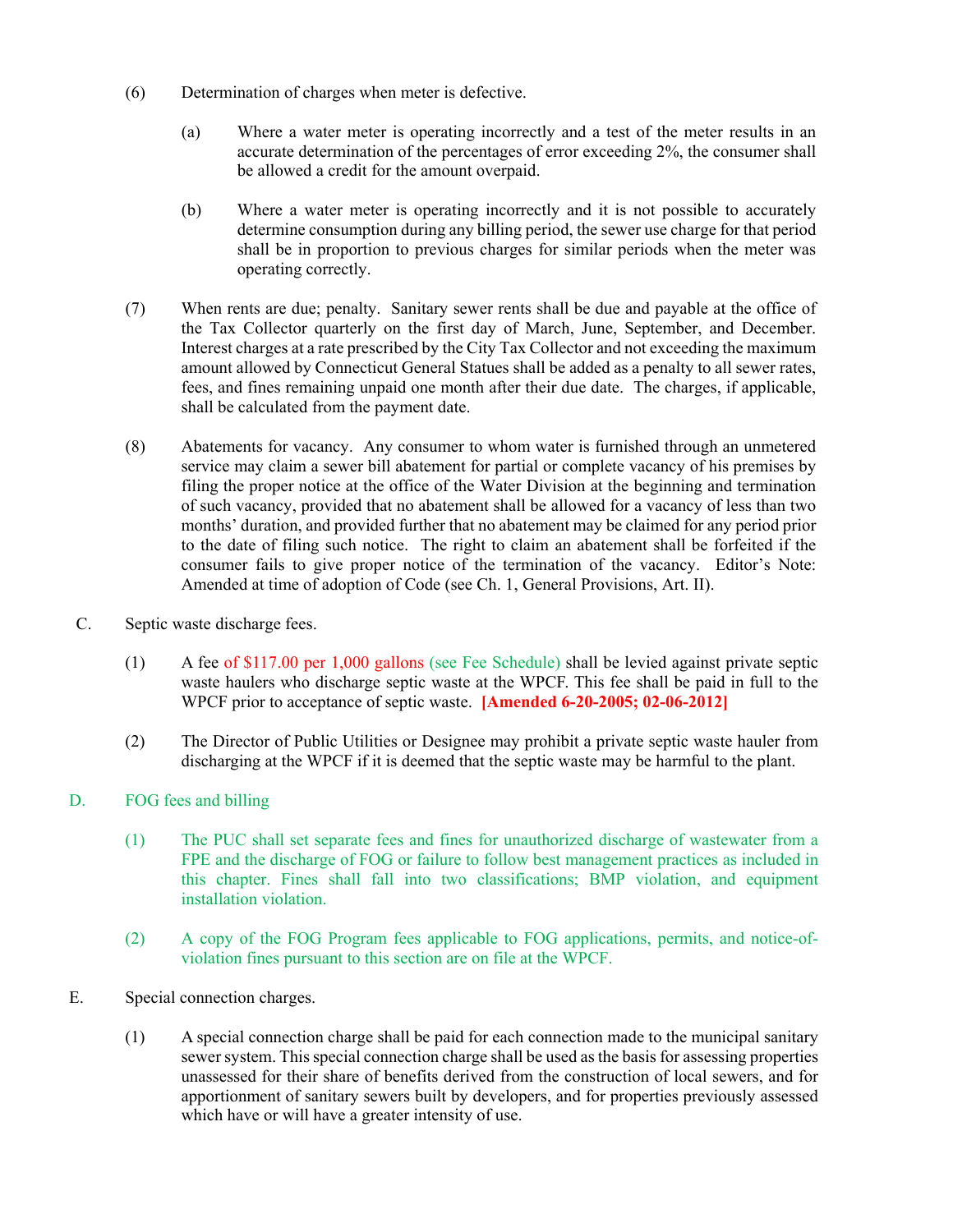- (2) Special connection charges shall be paid in full prior to connection unless otherwise approved by the PUC.
- (3) Special connection charge rates are pursuant to the authority granted in § 7-255 of the General Statutes and are outlined in the City of Meriden Residential and Nonresidential Special Connection Charge Policies and the General Policy for Layout and Assessment of Sanitary Sewers adopted by the PUC.

#### **§ 170-8. Collection of sewer charges.**

The Tax Collector shall be the collector of all sewerage system connection and use charges, betterment charges (assessments), liens and violations levied by the WPCA under the provisions of this chapter, and such officer shall collect such charges in accordance with the provisions of the General Statutes for the collection of property taxes.

#### **ARTICLE III**

#### **Discharge Limitations**

#### **§ 170-9. Stormwater and unpolluted drainage.**

Stormwater and all other unpolluted drainage shall be discharged to such sewers as are specifically designated as storm sewers in accordance with all applicable state and federal laws and regulations. No person shall discharge or cause to be discharged any unpolluted waters, such as stormwater, groundwater, roof runoff, and subsurface drainage, to any sanitary sewer, nor shall any person connect any drain or plumbing fixtures or other sanitary sewer system on his premises to any stormwater sewer.

#### **§ 170-10. Certain discharges prohibited.**

No user shall contribute or cause to be contributed, directly or indirectly, any pollutant or wastewater which will interfere with the operation or performance of the WPCF. These general prohibitions apply to all such users of a WPCF whether or not the user is subject to national categorical pretreatment standards or any other federal or state pretreatment standards or requirements. A user shall not contribute the following substances to any WPCF:

- A. Any liquids, solids or gases which, by reason of their nature or quantity, are or may be sufficient, either alone or by interaction with Other substances, to cause fire or explosion or be injurious in any other way to the WPCF or to the operation of the WPCF. At no time shall two successive readings on an explosion hazard meter, at the point of discharge into the sewage collection system (or at any point in the system), be more than 5% nor any single reading over 10% of the lower explosive limit (LEL) of the meter.
- B. Solids or viscous substances which may cause obstruction to the flow in a sewer or other interference with the operation of the WPCF, including substances such as, but not limited to, grease, garbage with particles greater than 1/2 inch in any dimension, animal guts or. tissues, paunch manure, bones, hair, hides or fleshings, entrails, whole blood, feathers, ashes, cinders, sand, spent lime, stone or marble dust, metal, glass, straw, shavings, grass clippings, rags, spent grains, spent hops, wastepaper, wood, plastics, gas, tar, asphalt residues, residues from refining or processing of fuel or lubricating oil, mud or glass grinding or polishing wastes.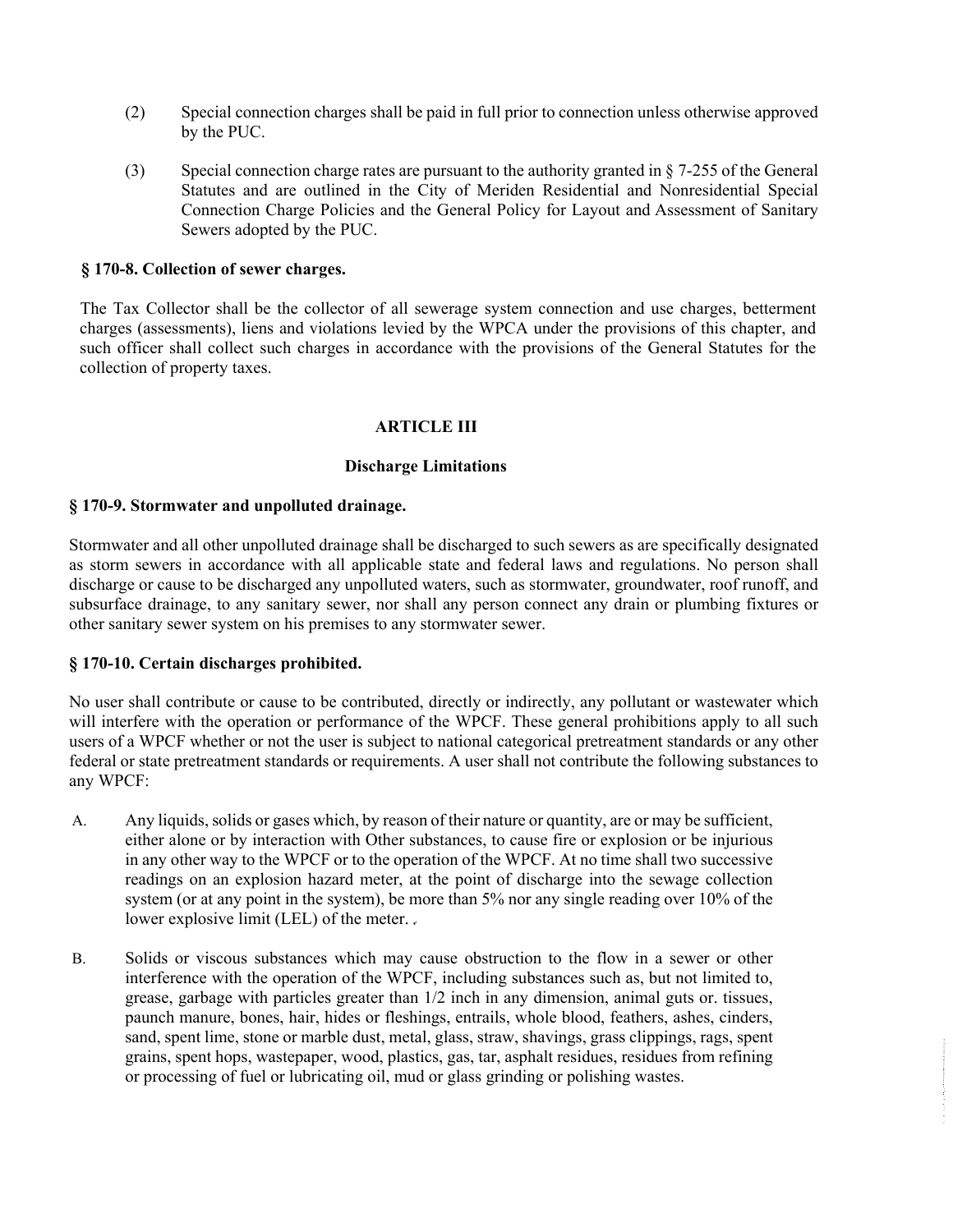- C. Any sewage having a corrosive property capable of causing damage or hazard to structures, equipment and personnel of the WPCF. The upper and lower limits of pH for any industrial wastewater discharge shall be within the limits imposed on the WPCF permit.
- D. Any sewage containing toxic pollutants in sufficient quantity, either singly or by interaction with other pollutants, to injure or interfere with any wastewater treatment process, constitute a hazard to humans or animals or plant life, create a toxic effect in the receiving waters of the WPCF or exceed the limitation set forth in a categorical pretreatment standard. A toxic pollutant shall include but not be limited to any pollutant identified pursuant to  $\S$  307(a) of the Act (i.e., heavy metals and toxic organics). Note: All metals are to be measured as total metals.
- E. Any noxious or malodorous sewage, gases or solids which, either singly or by interaction with other sewage, are sufficient to prevent entry into the public sewers for their maintenance and repair.
- F. Any sewage which, by interaction with other sewage in the public sewer, releases obnoxious gases, forms suspended solids which interfere with the collection system, or creates a condition which may be deleterious to structures and treatment processes or which may cause the effluent limitations of the WPCF's NPDES permit to be exceeded.
- G. Any substance which may cause the WPCF's effluent, or any other product of the WPCF, such as residues, sludges or scums, to be unsuitable for the reclamation process where the WPCF is pursuing a reuse and reclamation program. In no case shall a substance discharged to the WPCF cause the facility to be in noncompliance with sludge use or disposal criteria, guidelines or regulations developed under § 405 of the Act, any criteria, guidelines or regulations affecting sludge use or disposal developed pursuant to the Resource Conservation and Recovery Act, Clean Air Act, the Toxic Substances Control Act or state criteria applicable to the sludge management method being used.
- H. Any substance which will cause a WPCF to violate its NPDES permit or the receiving water quality standards. The Director of Public Utilities or Designee with the concurrence of the Director may modify the limits which are acceptable for discharge into the WPCF if deemed appropriate and in the best interest of the WPCF. Correspondence of such changes shall be sent to the PUC.
- I. Sewage containing substances which are not amenable to treatment or reduction by the wastewater treatment process employed or are amenable to treatment only to such degree that the WPCF effluent cannot meet the limits stipulated in the (municipality's) NPDES permit.

#### **§ 170-11. Certain discharges limited.**

The following described substances, materials, waters or waste shall be limited in discharges to public sewers to concentrations or quantities which will not harm either the sewers or the WPCF, will not have an adverse effect on the receiving stream, or will not otherwise endanger public property or constitute a nuisance. The Director of Public Utilities or Designee may set lower limitations if more severe limitations are necessary to meet the water quality standards of the receiving stream. The limitations or restrictions on materials or characteristics of sewage discharged to the public sewer are as follows:

- A. Sewage having a temperature higher than  $150^{\circ}$  F. (65  $^{\circ}$  C).
- B. Sewage containing fat, wax, grease, petroleum or mineral oil, whether emulsified or not, in excess of 100 milligrams per liter with floatable oil not to exceed 20 milligrams per liter or containing substances which may solidify or become viscous at temperatures between  $32^0$  F. and  $150^0$  F. (0<sup>0</sup>) C. and  $65<sup>0</sup>$  C). Restaurants shall have grease traps of one-thousand-gallon capacity minimum, or 1/3 the daily discharge, and/or a professionally engineered system that meets all applicable sanitary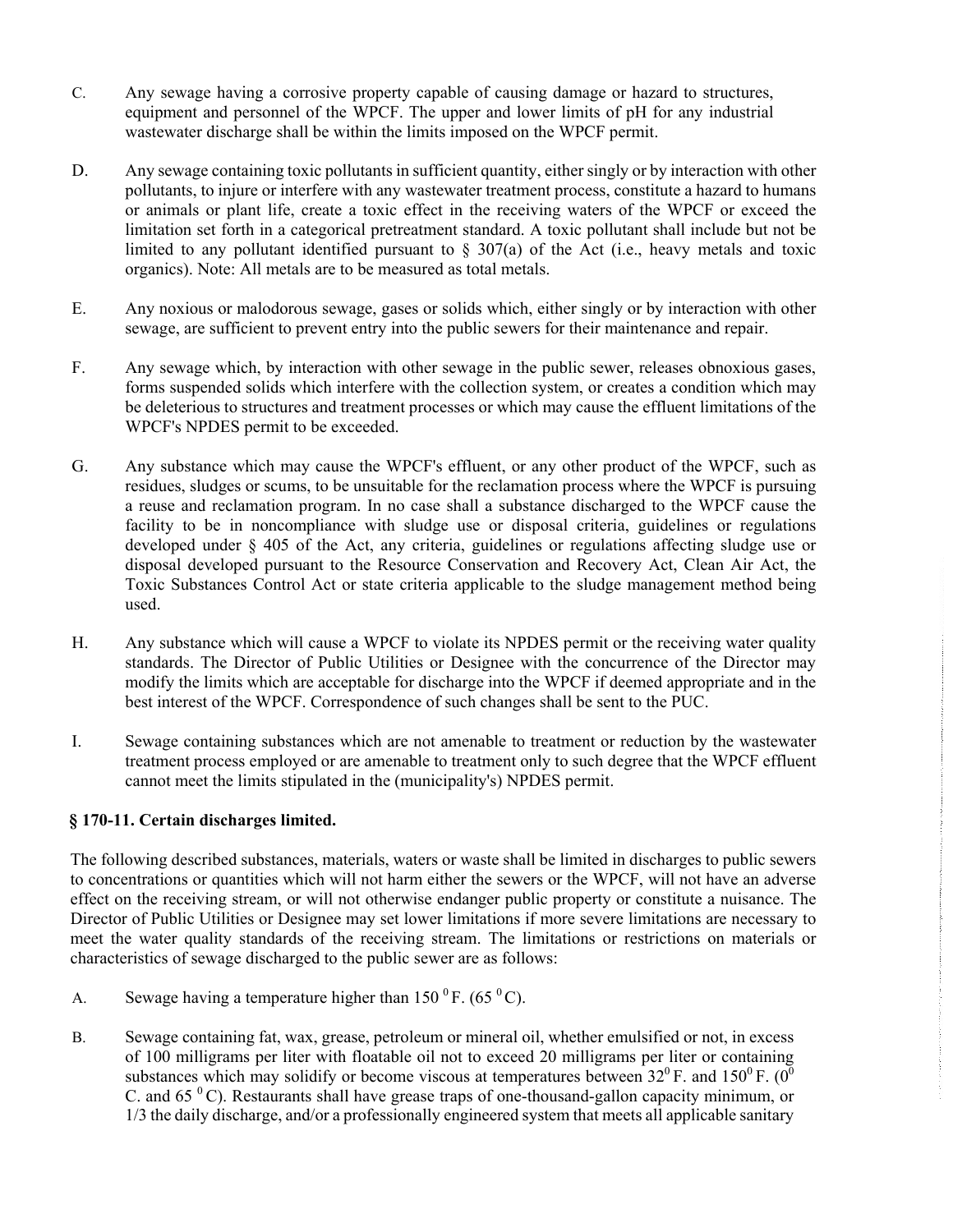sewer requirements noted in the City Code, accompanied by a certification statement signed by a professional engineer. All analyses shall be conducted according to the current method as listed in Title 40 CFR 136 or as approved in writing by the Director of Public Utilities or Designee. [Amended 6-19-1995]

- C. Any residential garbage that has not been properly shredded (see § 170-2). Garbage grinders may be connected to sanitary sewers from homes, hotels, institutions, restaurants, hospitals, catering establishments or similar places where garbage originates from the preparation of food in kitchens for the purpose of consumption on the premises or when served by caterers. Solids separators may be required for commercial or industrial establishments if deemed required by the Director of Public Utilities or Designee. Shredded garbage from Food Preparation Establishments shall be prohibited. Solid separators may be required for establishments if deemed required by the Director of Public Utilities or Designee.
- D. Any sewage containing odor-producing substances exceeding limits which may be established by the PUC and/or the DEEP.
- E. Any radioactive wastes or isotopes of such half-life or concentration as may exceed limits established by the PUC and/or the DEEP in compliance with all applicable state, federal and municipal regulations.
- F. Materials which exert or cause:
	- (1) Unusual concentrations of inert suspended solids (such as, but not limited to, sodium chloride and sodium sulfate).
	- (2) Excessive discoloration (such as, but not limited to, dye wastes and vegetable tanning solutions).
	- (3) Unusual BOD, COD, or chlorine demand in such quantities as to constitute a significant load on the water pollution control facility.
	- (4) Unusual volume of flow or concentrations of wastes constituting a slug as defined in § 170-2.
- G. Overflow from holding tanks or other receptacles storing organic wastes.
- H. Sewage with a concentration of pollutants, including but not limited to the following items and limits. The Director, with the concurrence of the PUC, may require more stringent limits if it is determined in the best interest of the WPCF.

| Pollutant                 | Concentration<br>{ $parts/million (mg/l)$ } |  |
|---------------------------|---------------------------------------------|--|
| Arsenic as As             | 0.05                                        |  |
| Barium as BA              | 5.0                                         |  |
| Boron as B                | 5.0                                         |  |
| Cyanides as CN (amenable) | 0.1                                         |  |
| Fluoride as F             | 20                                          |  |
| Chromium (Total)          | 1.0                                         |  |
| Chromium $(CR + 6)$       | 0.1                                         |  |
| Magnesium as Mg           | 100                                         |  |
| Manganese as MN           | 5.0                                         |  |
| Copper as Cu              | 1.0                                         |  |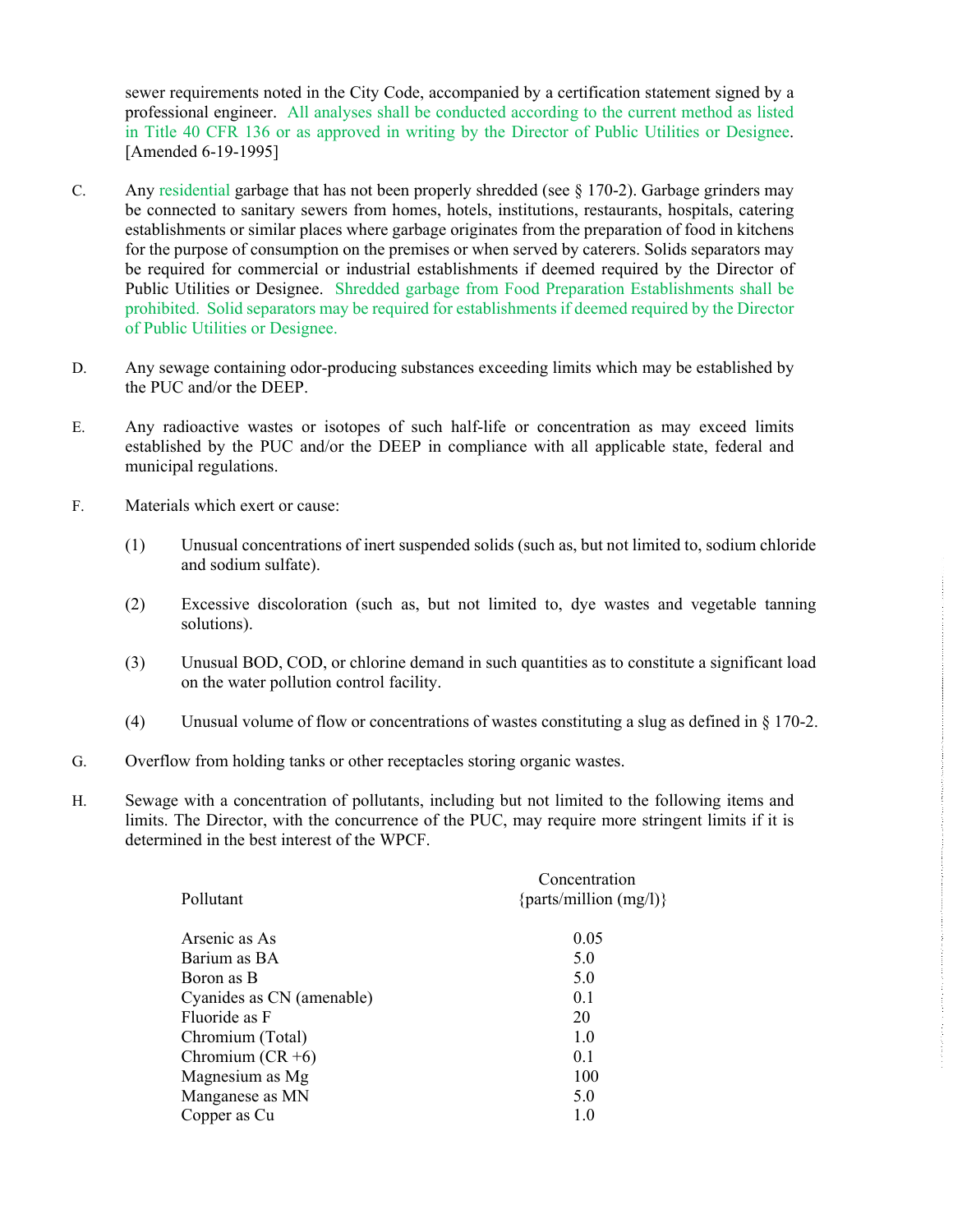| Zinc as Zn    | 1.0  |
|---------------|------|
| Cadmium       | 0.1  |
| Lead          | 0.1  |
| Tin           | 2.0  |
| Silver        | 0.1  |
| Mercury       | 0.01 |
| Nickle        | 1.0  |
| Phosphorus TP | 5.0  |
|               |      |

Note: All metals are to be measured as total metals.

- I. The limitations of wastewater discharged to the sewer system through grease traps and AGRUs shall be as follows:
	- (1) Wastewater having a temperature in excess  $140^{\circ}$ F shall not be discharged into any AGRU.
	- (2) Use of enzymes, solvents, emulsifiers, biological agents, and similar materials for cleaning or maintaining sewer lines or grease traps, shall be prohibited.
	- (3) No food grinder or food pulper shall discharge into an outdoor grease trap or AGRU.
	- (4) All wastewater flows shall be screened to prevent solids from entering the sewer system. Screened solids shall be disposed of in accordance with applicable solids waste regulations.

#### **§ 170-12. Certain discharges subject to review and approval.**

The admission into the public sewers of any waters or wastes having a five-day BOD greater than 500 parts per million by weight, or containing more than 600 parts per million by weight of suspended solids, or containing more than 15 parts per million by weight of chlorine demand, or containing any quantity of substance described in § 170-1 1, or having an average daily flow greater than 2% of the average daily sewage flow of the City shall be subject to the review and approval of the Director of Public Utilities or Designee. Where necessary, in the opinion of the Director of Public Utilities or Designee, the person discharging or causing the discharge of any such waters or wastes into the public sewers shall provide, at his own expense, such preliminary treatment as may be necessary to reduce the BOD to not more than 500 parts per million by weight, the suspended solids to not more than 600 parts per million by weight and the chlorine demand to not more than 15 parts per million by weight; reduce objectionable characteristics or constituents of the substances described in § 170-1 1 to the limits permitted thereunder; and control the quantities and rates of discharge of such waters and wastes.

#### **§ 170-13. Permit required for certain discharges.**

- A. In accordance with § 22a-430 of the Connecticut General Statutes, as amended, a permit from the DEEP is required prior to PUC approval and the initiation of a discharge of any of the following wastewaters to a public sewer:
	- (1) Industrial wastewater of any quantity.
	- (2) Domestic sewage in excess of 5,000 gallons per day through any individual building sewer to a public sewer.
- B. A potential discharger must obtain a conceptual approval form from the Engineering Division. The form must be properly filled out and returned to the Engineering Division for review and approval.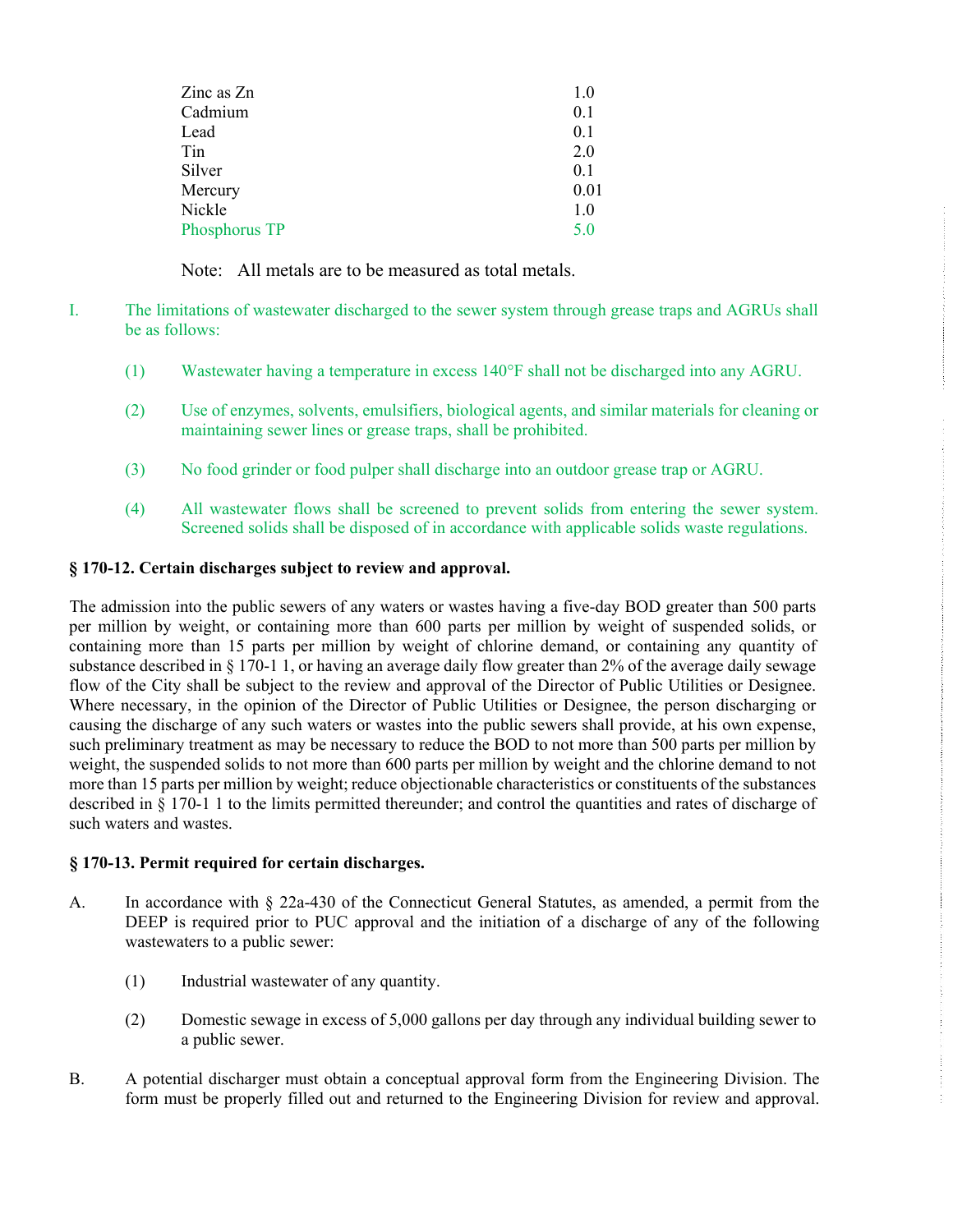The potential discharger must then submit an approved copy of the conceptual approval form with the permit application to the Department of Energy and Environmental Protection and the PUC not later than 90 days prior to the anticipated date of the initiation of the proposed discharge. See § 170-1.

#### C. Fog Program

- (1) All Food Preparation Establishments shall be required to apply for and obtain a FOG Discharge Permit or variance from the FOG Program Administrator. The requirements of this section are in addition to the requirements of the Department of Energy and Environmental Protections' *General Permit for the Discharge of Wastewater Associated with Food Preparation Establishments*, The International Plumbing code and the Plumbing and Drainage Institute standards as adopted by the Office of the State Building Inspector.
- (2) The FOG Program Administrator shall provide an application form for a FOG Discharge Permit to all FPEs. All existing FPEs shall submit a completed application form within 30 days of receipt of the application. New FPEs shall obtain a FOG Discharge Permit prior to issuance of a food service license. All renovations of an existing FPE's kitchen or cleanup area shall require the application for an issuance of a new FOG Discharge Permit.
	- (a) Each application form submitted shall include, but not be limited to, the following: Application form; variance form where applicable; Conceptual Approval Form; hours of facility operation; a current copy of the FPE's menu; the FPE's engineer's design report for outdoor grease traps or AGRUs including unit specifications, cut sheet, and sizing calculations; the application fee and any outstanding fees or fines payable to the PUC. No installation or modification shall be undertaken prior to receiving approval.
- (3) The FOG Program Administrator shall approve or deny all applications for the FOG Discharge Permits in accordance with the policies and regulations established in this Article. The FOG Discharge Permit shall be in addition to any other permits, registrations, or occupational licenses, which may be required by Federal, State, or local law. It shall be a violation of this Article for any FPE identified by the FOG Program Administrator to discharge wastewater containing fats, oils, and grease to the public sanitary sewer system without a FOG Discharge Permit.
- (4) The permit shall not be transferred or sold to a new owner. A new owner is required to apply to the FOG Program Administrator for a new FOG Discharge Permit. The FOG Discharge Permit or variance shall be displayed in a prominent location where it can be seen by staff.

#### **§ 170-14. Discharge of deleterious substances.**

- A. If any sewage is discharged or is proposed to be discharged to the public sewers which contains the substances or possesses the characteristics enumerated in § 170-11 of this chapter and which, in the judgment of the PUC, may have a deleterious effect upon the wastewater facilities, processes, equipment or receiving waters or which otherwise may create a hazard to life or constitute a public nuisance, the PUC may, in accordance with § 22a430(b) of the Connecticut General Statutes, as amended:
	- (1) Reject the discharge of the wastes.
	- (2) Require pretreatment to an acceptable condition for discharge to the public sewers (i.e., swimming pools).
	- (3) Require control over the quantities and rates of discharge (i.e., swimming pools).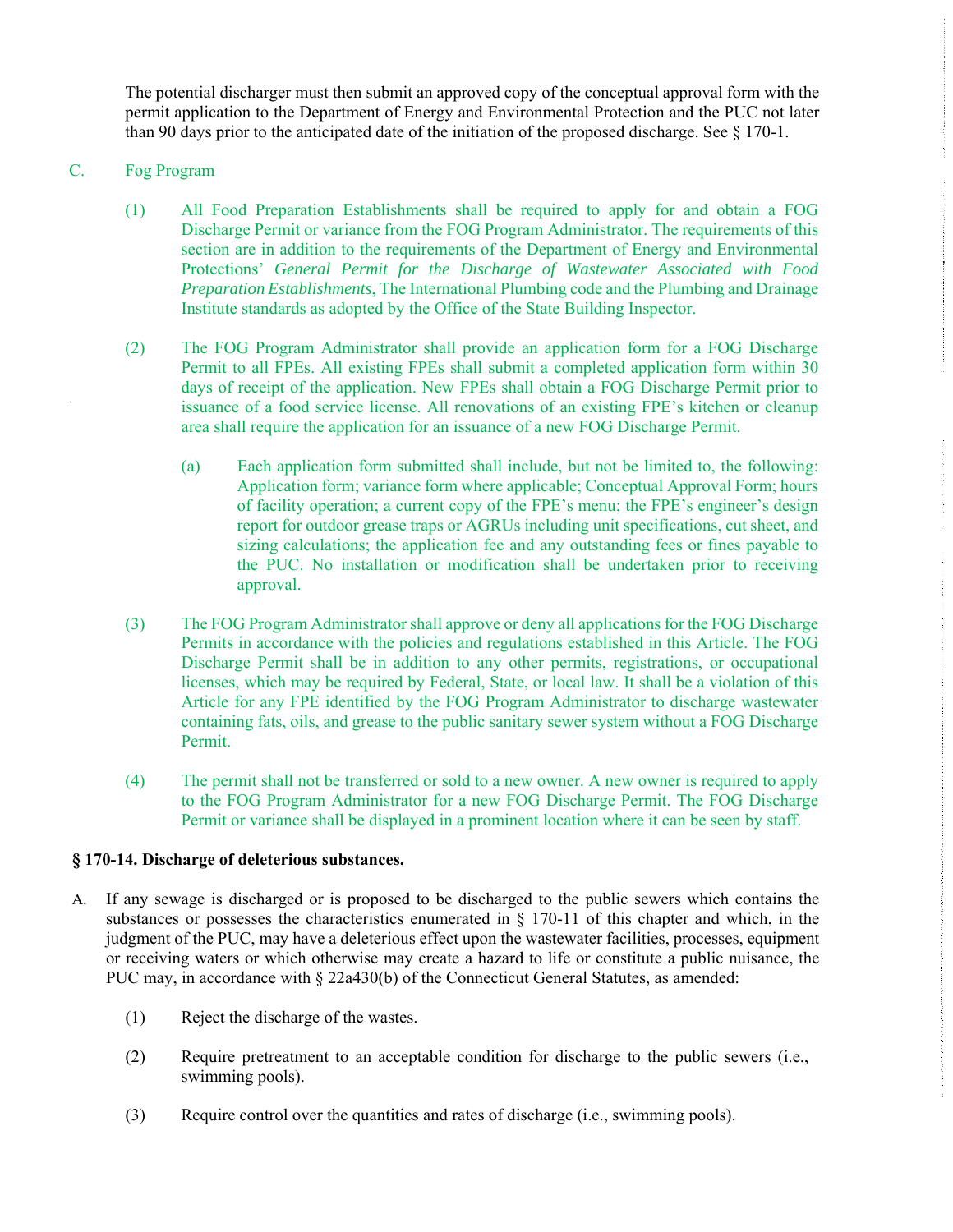B. If the DEEP permits the pretreatment or equalization of waste flows, the design and installation of the equipment shall be subject to the review and approval of the PUC, subject to the requirements of all applicable codes, ordinances and laws.

#### **§ 170-15. Right to reject or restrict discharges.**

The Director of Public Utilities or Designee shall have the right to reject the discharge of any wastes or require more stringent effluent limitations than required by the user's § 22a-430 permit, the decisions of the DEEP notwithstanding.

### **§ 170-16. Separators to be provided when necessary. 5**

Grease, oil and gross particle separators shall be provided when, in the opinion of the DEEP and/or PUC, they are necessary for the proper handling of sewage containing floatable grease in excessive amounts, as specified in § 170-1 1B, or any flammable wastes, sand or other harmful substances, except that such separators shall not be required for private living quarters or dwelling units. All separators shall be of a type and capacity approved by the DEEP and/or PUC and shall be located as to be readily and easily accessible for cleaning and inspection. In the maintaining of these separators, the owner(s) shall be responsible for the proper removal and disposal by appropriate means of the captured material and shall maintain records of the dates and means of disposal which are subject to review by the Director of Public Utilities or Designee.

#### **§ 170-17. Maintenance of pretreatment or flow-equalizing facilities.**

Where pretreatment or flow-equalizing facilities are provided or required for any sewage, they shall be maintained continuously in satisfactory and effective operation by the owner at his expense.

#### **§ 170-18. Installation of sampling structure.**

When required by the PUC, the owner of any property serviced by a building sewer carrying industrial wastes shall install a suitable structure together with such necessary meters and other appurtenances in the building sewer to facilitate observations, sampling and measurement of the wastes. Such structure, when required, shall be accessible and safely located and shall be constructed in accordance with plans approved by the PUC. The sampling structure shall be located at a point along the industrial waste stream where a representative sample of the industrial wastewater may be obtained prior to its being diluted by domestic sewage in the building sewer. The structure shall be installed by the owner at his expense and shall be maintained by him so as to be safe and accessible at all times.

#### **§ 170-19. Monitoring of industrial discharges.**

- A. All industries discharging into a public sewer shall perform such monitoring of their discharge as required by the DEEP in any state discharge permit issued pursuant to § 22a-430 of the Connecticut General Statutes, as amended, including but not limited to installation, use and maintenance of monitoring equipment, keeping records and reporting the results to the DEEP and the Director of Public Utilities or Designee.
- B. All present and future DEEP/EPA treatment and testing parameters required of the WPCF may be assumed by industrial/commercial sanitary sewer users/dischargers as determined by the Director of Public Utilities or Designee.

<sup>5.</sup> Editor's Note: Amended at time of adoption of Code (see Ch. I, General Provisions, Art. Il).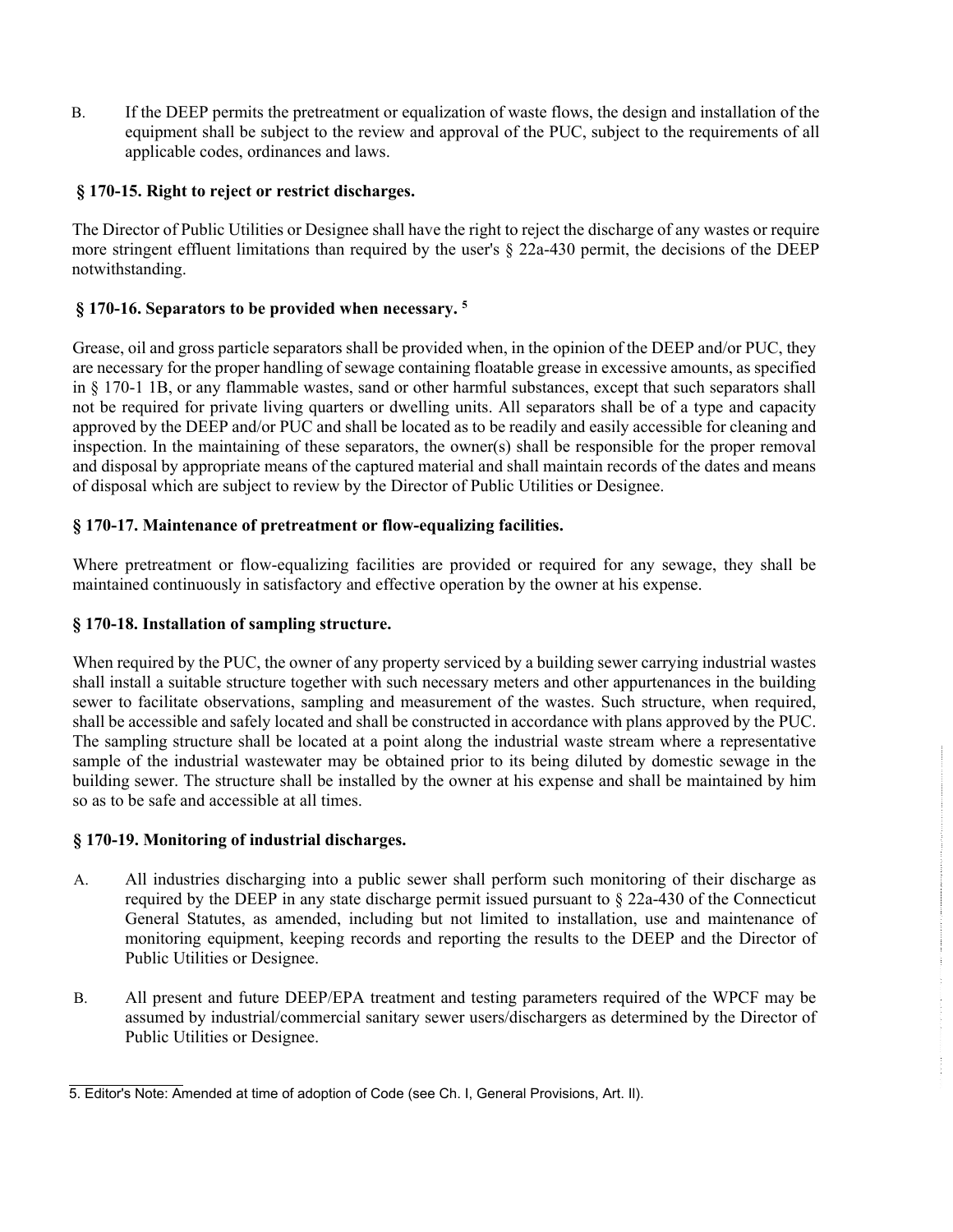- C. The PUC may at any time order a water meter placed on any service connection if it deems it in the best interest of the City to do so, and any property owner, upon notification by the PUC, shall allow a representative of the Water Division to enter upon his premises to install such a meter. Upon application by the consumer, a meter shall be placed on any service previously unmetered. The consumer shall provide a proper place for the installation of a meter immediately inside the building wall which shall be of easy access at all times for reading and repair. The Director of Public Works, or his representatives, shall determine the size of the meter installed on any service and may determine when any meter shall be repaired or replaced.  $<sup>1</sup>$ </sup>
	- (1) Water meters for sewer service shall not be supplied to a new account until a proper and adequate water meter setter has been provided by the owner immediately inside the building wall which shall be of easy access at all times for meter reading and repair, the required fee for the proper size meter has been paid to the Water Division by the owner, and the Water Division has installed and sealed the required meter. The Public Utilities Commission shall act as an appeals board to determine when and if a frost proof meter pit shall be required rather than a meter location within the building.
	- (2) The fee for the installation of new meters shall be determined through the Water Division.

#### **§ 170-20. Measurements, tests and analyses.**

All measurements, tests and analyses of the characteristics of sewage to which reference is made in this chapter shall be determined in accordance with the latest edition of Standard Methods for the Examination of Water and Wastewater published by the American Health Association. Sampling methods, location, times, durations and frequencies are to be determined on an individual basis subject to the stipulations and general conditions of the discharger's state discharge permit and the Director of Public Utilities or Designee.

#### **§ 170-21. Special agreements.**

No statement contained in this chapter shall be construed as preventing any special agreement or arrangement between the City and any industrial concern whereby an industrial waste of unusual strength or character may be accepted by the City for treatment, provided that such agreements do not contravene any requirements of existing state or federal regulations and are compatible with any user charge and industrial cost recovery system in effect.

#### **§ 170-22. Effect of federal standard.**

<u>.</u>

Upon the promulgation of the federal categorical pretreatment standard for a particular industrial subcategory, the federal standard, if more stringent than limitations imposed under this chapter for sources in that subcategory, shall supersede the limitations imposed under this chapter.

#### **§ 170-23. Increased use of process water prohibited.**

No user shall increase the use of process water in an attempt to dilute a discharge as a partial or complete substitute for adequate treatment to achieve compliance with the limitations contained in the federal categorical pretreatment standards or in any specific pollutant limitations which may be developed by the DEEP.

 $<sup>1</sup>$  6.Editor's Note: Amended at time of adoption of Code (see Ch. 1, General Provisions, Art. H).</sup>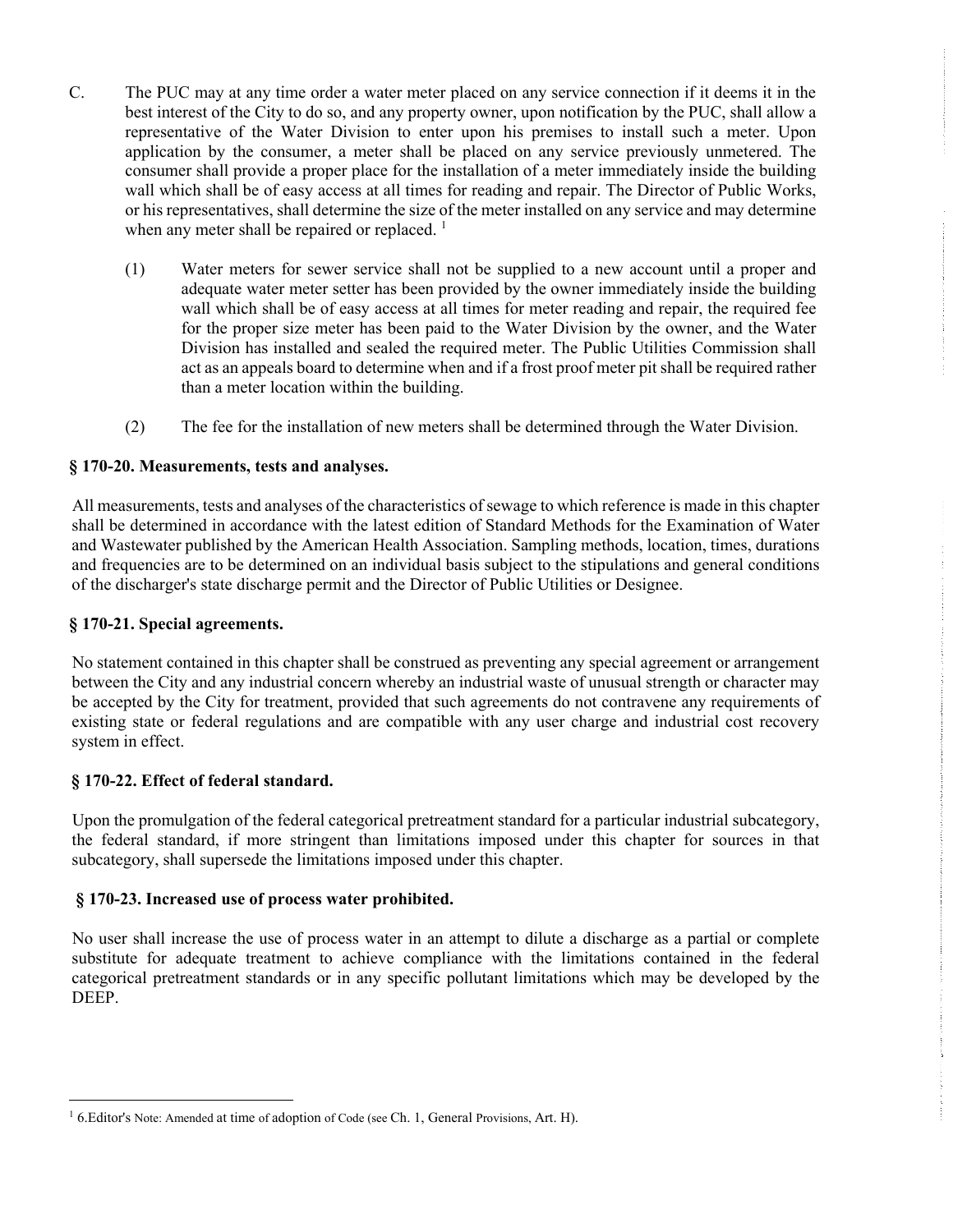#### **§ 170-24. Protection from accidental discharge required.**

Each user shall provide protection from accidental discharge of prohibited materials or other substances regulated by this chapter. Facilities to prevent accidental discharge of prohibited materials shall be provided and maintained at the owner's or user's own cost and expense. The Director may require that plans showing facilities and operating procedures be submitted for review and approval prior to construction of the facilities.

#### **§ 170-25. Report of accidental discharge required.**

- A. The Director of Public Utilities or Designee shall be immediately notified of all accidental discharges.
- B. Within five days following an accidental discharge, the user shall submit to the Director of Public Utilities or Designee and the DEEP a detailed written report describing the cause of the discharge and the measures to be taken by the user to prevent similar future occurrences. Such notification shall not relieve the user of any expense, loss, damage or other liability which may be incurred as a result of damage to the WPCF, fish kills, aquatic plants or any other damage to persons or property, nor shall such notification relieve the user of any fines, civil penalties or other liability which may be imposed by this chapter or other applicable law.
- C. A notice shall be permanently posted on the user's bulletin board or other prominent place advising employees whom to call in the event of a dangerous discharge. Employers shall ensure that all employees are advised of the emergency notification procedure.

#### **§ 170-26. Tampering with system prohibited.**

No person shall maliciously, willfully or negligently break, damage, destroy, uncover, deface or tamper with any structure, appurtenance or equipment which is a part of the sewage collection system or WPCF.

#### **§ 170-27. Right of entry.**

The Director of Public Utilities or Designee and other duly authorized employees of the City bearing proper credentials and identification shall be permitted to enter all properties for the purposes of inspection, observation, measurement, sampling and testing in accordance with the provisions of this chapter.

#### **§ 170-28. Liability for damages.**

While performing the necessary work on private properties referred to in § 170-27 above, the Director of Public Utilities or Designee or duly authorized employees of the City shall observe all safety rules applicable to the premises established by the user. The user shall be held harmless for injury or death to the City employees, and the City shall indemnify the user against loss or damage to its property by City employees and against liability claims and demands for personal injury or property damage asserted against the user and growing out of the gauging and sampling operation, except as such may be caused by negligence or failure of the user to maintain safe conditions as required in § 170-4.

#### **§ 170-29. Sewage works lying within easements.**

The Director of Public Utilities or Designee and other duly authorized employees of the City bearing proper credentials and identification shall be permitted to enter all private properties through which the City holds an easement or any other claim for access for the purposes of repair and maintenance of any portion of the sewage works lying within said easement. All entry and subsequent work, if any, on said easement shall be done in full accordance with the terms of the duly negotiated easement pertaining to the private property.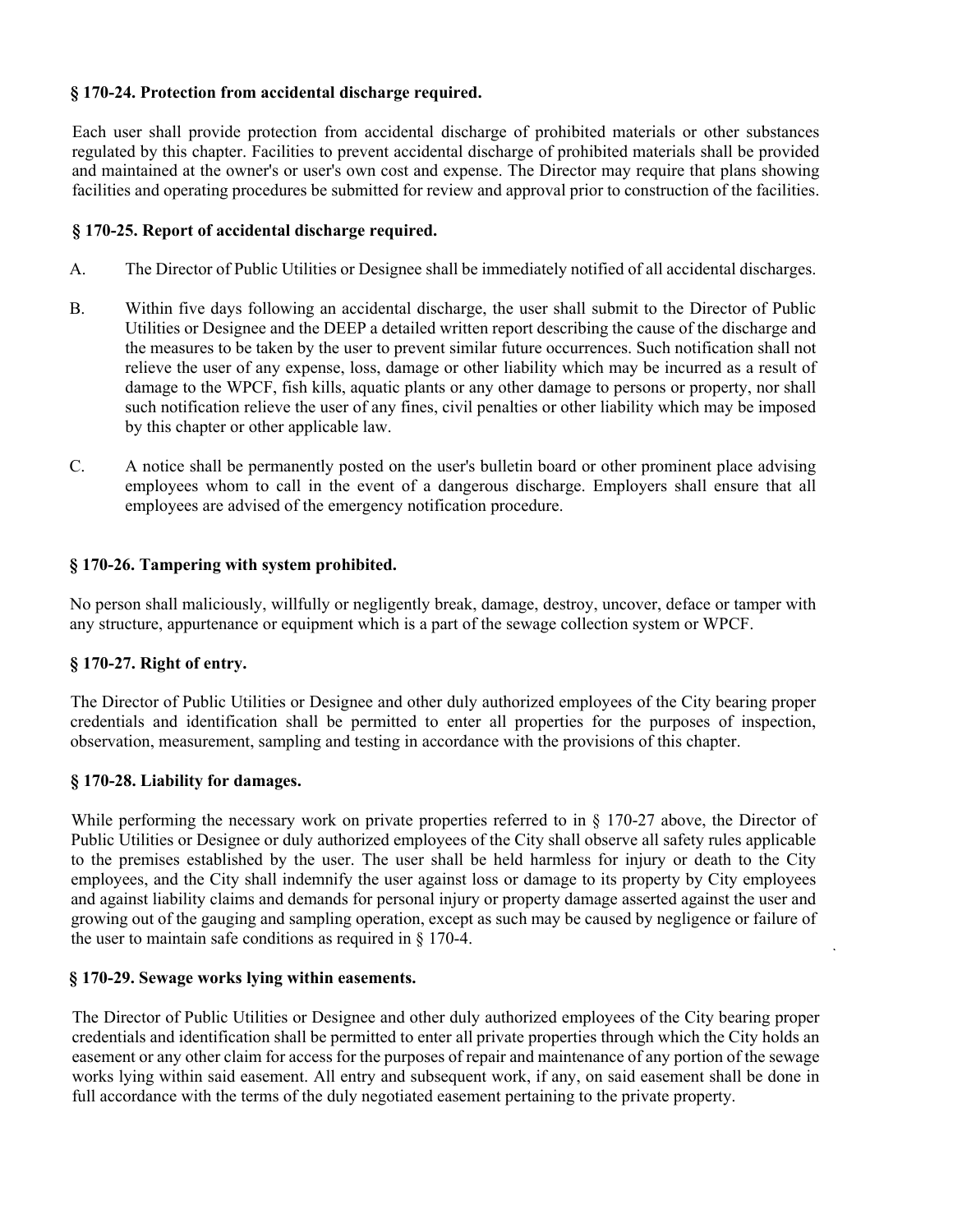#### **§ 170-30. Notice of violation.**

- A. Any person found to be in violation of any provisions of this chapter, except § 170-26, shall be served by the City with written notice stating the nature of the violation and providing a reasonable time limit for the satisfactory correction thereof. The offender shall, within the period of time stated in such notice, permanently cease all violations and shall be liable to the City for any and all expense, loss or damage which may be caused to the public sewer, treatment works or appurtenances by reason of such violation.
- B. Upon learning or having reason to believe that an accidental discharge may cause a sewer blockage or adversely affect the public sanitary sewer system, a User shall immediately notify the WPCF by telephone and initiate corrective action to prevent further violations. The User shall report, in writing, such violation and corrective actions taken to the WPCF within 5 days of the User learning of such violation. Failure to report may result in a fine pursuant to **§** 170-25.

#### **§ 170-31. Failure to comply.**

- A. Sanitary sewer service shall be furnished to consumers subject to the provisions of this chapter and any rules or regulations of the PUC made in connection with such service.
- B. If any person, after the time and proper order or direction from the Director of Public Utilities or Designee, fails to take the remedial steps or perform the acts required by the sections of this chapter or fails thereafter to use, operate and maintain a connection with the public sewers of the City or appurtenances thereof, as required by this chapter, the PUC, by such agents and/or facilities as it may choose, may disconnect the building sewer or connection or drain which was wrongfully connected, altered, repaired or used or through which improper wastes were discharged into the public sewer or drainage system of the City and may, if necessary, interfere with or cut off drainage from other portions of the property whereon such violation of the chapter has occurred or of any adjacent property which is served by such building sewer, connection or drain. If the Water Pollution Control Authority shall have disconnected a building sewer, connection or drain from the public sewer system, as above provided, the City may collect the cost of making such disconnection from any person responsible for or who profited by such violation of the requirements of this chapter.
- C. Failure to comply with the FOG Program may result in fines, revocation of FOG Discharge permit, inability to renew a food service license as issued by the Meriden Department of Health, and other penalties provided for in this chapter.

#### **§ 170-32. Penalties for offenses.**

Any person who continues any violation beyond the time limit provided for in § 170-30 shall be guilty of a misdemeanor and, on conviction thereof, shall be fined in the amount not exceeding \$100 accordance with the fee schedule for each violation. Each day in which any such violation shall continue shall be deemed a separate offense.

- A. Any person who continues any violation beyond the time limit provided for in § **170-30** shall be guilty of a misdemeanor and, on conviction thereof, shall be fined in the amount not to exceed \$250 accordance with the fee schedule for each violation. Each day in which any such violation shall continue shall be deemed a separate offense.
- B. For initial violations the Director of Public Utilities or Designee may take enforcement actions against FPEs including: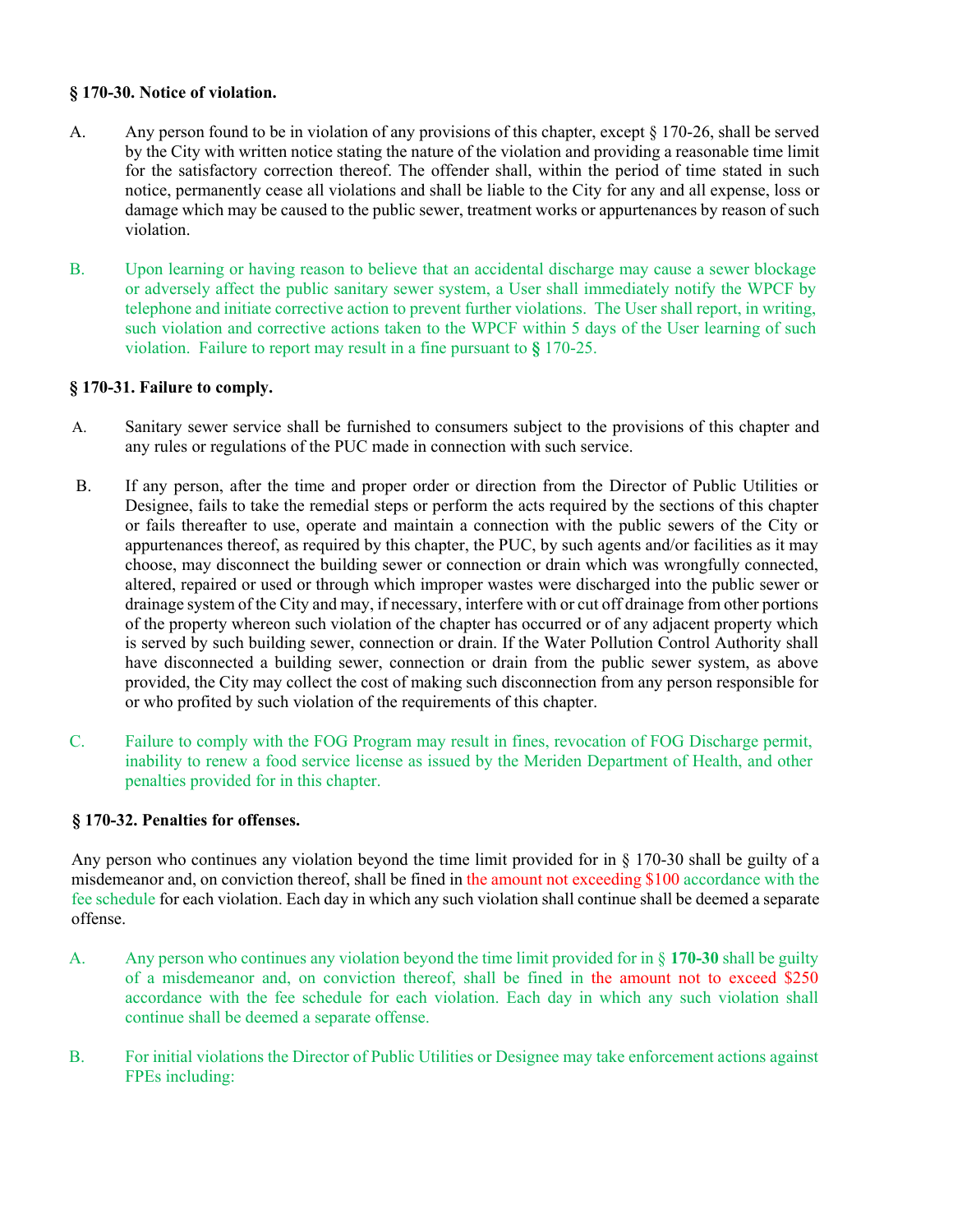- (1) Judicially enforceable documents including but not limited to consent agreements, compliance agreements, assurances of voluntary compliance, or other similar documents establishing an agreement with any User, or other person responsible for non-compliance. Such documents will include specific actions to be taken to correct the non-compliance including but not limited to:
	- (a) Payment of the notice of violation fine as on file with the Director of Public Utilities or Designee.
	- (b) time period for correction.
	- (c) Required corrective actions including, but not limited to, submittal of records for trap maintenance, immediate pump-out of the trap, or establishment of an ongoing contract with a Hauler or Renderer.
	- (d) Requirements for submittal of plans or upgrade of grease traps, including time frames for preparation of plans, acquisitions of necessary equipment, initiation of construction (including time for permit approval, where required), completion of construction, and date for achievement of final compliance within the provisions of the notice of violation and this Article.
- 2. Continued Violation Penalties: If a User violates or continues to violate the provisions set forth in this Article or fails to initiate/complete corrective action in response to a notice of violation, the Director of Public Utilities or Designee may pursue one or more of the following options:
	- (a) Referral to other appropriate enforcement agencies for further action, i.e. the Heath Department and the CT DEEP.
	- (b) Where applicable, refer the violation to the Health Department recommending closure of the facility and / or denial of Food Service License renewal.
- 3. FOG Discharge Permit Revocation: Any FOG Discharge Permit issued under the provisions of this Article is subject to be modified, suspended, or revoked in whole or in part for failure to comply with the terms of this Article. Any FPE whose FOG Discharge Permit has been revoked must, on correction of the violation, apply for a new FOG Discharge Permit including all applicable fees.

#### **§ 170-33. Liability for expenses caused by violation.**

Any person who is found to be in violation of any of the provisions of this chapter shall become liable to the City for any expense, loss or damage occasioned by the City by reason of such violation.

#### **§ 170-34. Violation of statute.**

A. Any person who is found to be in violation of § 22a-430 of the Connecticut Genera] Statutes, as amended, shall be subject to a monetary penalty or forfeiture under § 22a-438 of the statutes.

#### B. Administrative Enforcement and Abatement:

(1) If the Director of Public Utilities or Designee records any deficiencies during an inspection, he will provide written notice to the FPE with instructions to correct the deficiency within 30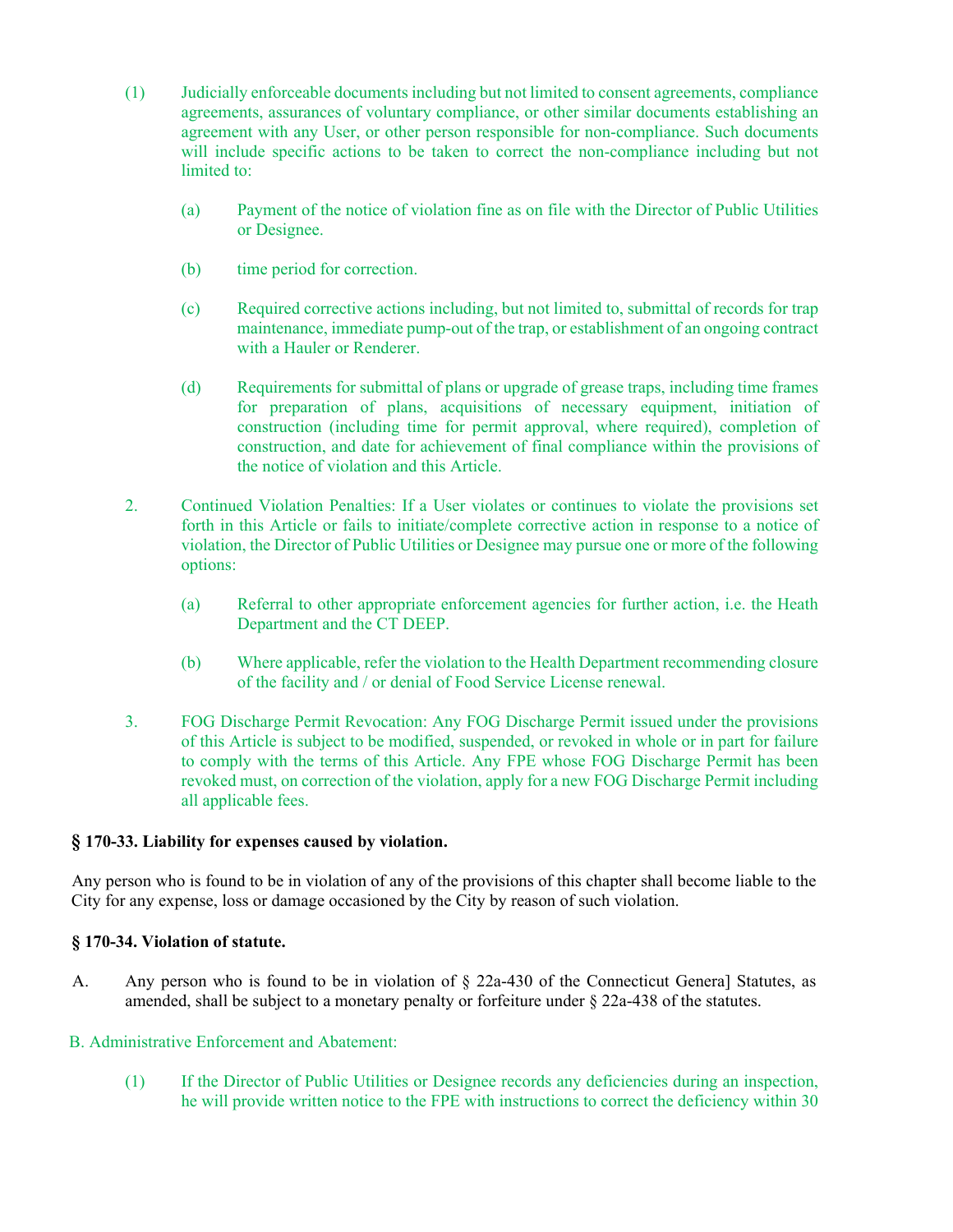days of such notice for BMP violations or 60 days for equipment violations. A notice of violation shall be issued to a FPE for any one or more of the following violations.

- (a) Failure to properly maintain the grease trap in accordance with the provisions of the FOG Article.
- (b) Failure to report changes in operations per § 170-42 C (2).
- (c) Failure to report an unauthorized grease discharge per § 170-25 B.
- (d) Failure to maintain grease records including documentation of: pumping activities; grease disposal facility; or receipts onsite at all times.
- (e) Failure to provide access for trap cleaning, inspection, or monitoring activities.
- (f) Failure to store grease in a proper container or dispose of grease at an approved facility.
- (g) Any other failure to comply with the requirements of this Article or conditions of any permit issued pursuant to this Article.

#### **§ 170-35. Appeals.**

Any person who may be aggrieved by any interpretation of any provision of this chapter, or by an order under authority conferred by this chapter, or by a requirement of this chapter, or by any classification of any sewer, drain or any wastewater proposed to be discharged into any sewer or drain made, may appeal within 21 days from such interpretation, order, classification or requirement to the PUC. Any such appeal shall be in writing and forwarded to the PUC by certified mail, setting out the matter in reasonable detail and completeness. The PUC shall consider any such appeal made to it within 90 days of receipt and, if so requested by any such person interested therein, shall afford all interested parties an opportunity to be heard by it or by a committee thereof. The PUC shall take such action deemed appropriate and, in its discretion, may alter any interpretation, order or requirement under its authority. Until such time as the PUC shall have received and considered an appeal and shall have voted to change the interpretation, order or requirement, such interpretation, order or requirement shall be observed and remain in full force and effect.

#### **ARTICLE IV**

#### **Subsurface Sewage Disposal Systems (Septic Systems)**

#### **§ 170-36. Permit required.**

- A. It shall be unlawful for any person to install, repair or alter any subsurface sewage disposal system in the City without a permit issued by the Division of Health. Applications for such permits shall be made on forms to be provided by the Division of Health and shall be approved by the Director of Health and Human Services or his agent before any such work is started.
- B. Construction shall not be commenced upon any dwelling or other residential, commercial or industrial structure or any buildings that are used for human occupancy or that are to be served by on-site subsurface sewage disposal facilities until they are approved by the Director of Health and Human Services or his duly appointed agent.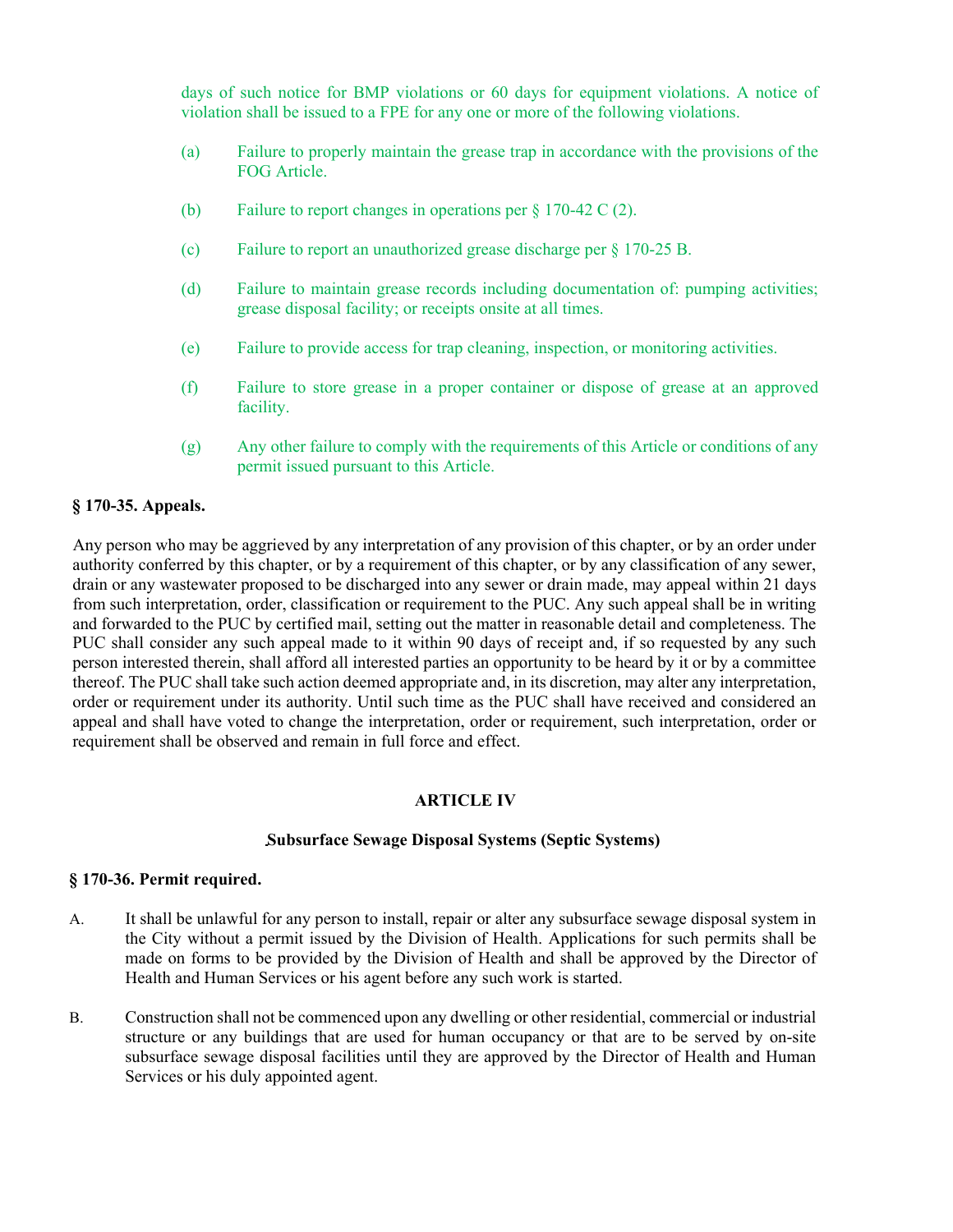#### **§ 170-37. Criteria for issuance of permit.**

Applications for the permits required by § 170-36 shall be approved on the basis of conformance with requirements for subsurface sewage disposal systems as specified under the provisions of the Public Health Code of the State of Connecticut and under any subsequent regulations that may be adopted in conformity with such state code.

#### **§ 170-38. Fees.**

A. The Division of Health is authorized to charge the applicant a fee per lot or, in the case of multiple dwellings, a fee per unit for the performance of necessary soil tests and review of the applicable plans.  $\mathcal{C}$  . The continuum continuum continuum continuum continuum continuum continuum continuum continuum continuum continuum continuum continuum continuum continuum continuum continuum continuum continuum continuum contin

 $\begin{array}{c} 1 \\ 1 \\ 2 \end{array}$  $\frac{1}{2}$ 

ţ

B. Upon approval of soil tests and plans, a permit fee per lot or, in the case of multiple dwellings, a fee per system shall be charged in addition to the fees for soil testing and plan review. A fee shall be charged for permits issued for repair or minor alterations. [Amended 7-18-1994]

#### **§ 170-39. Establishment of additional requirements.**

The City Council is authorized to approve additional requirements and/or modifications of the regulation of subsurface sewage disposal systems as may be proposed from time to time by the Division of Health.

Such additions and/or modifications, once approved by the City Council, shall be published in a newspaper having general circulation in the City prior to their becoming effective.

Copies of any such adopted additions and/or modifications shall be made available to applicants during the application process.

#### **§ 170-40. Inspections.**

- A. Inspections of the sewage disposal systems shall be made by the Director of Health and Human Services or his agent as often as may be necessary during the construction or repair process. However, in no case shall any new, repaired or altered system be covered by backfilling before such system, repair or alteration is approved by the Director of Health and Human Services or his agent; such approval shall be given in writing prior to the system's being backfilled.
- B. The Director of Public Utilities or Designee, bearing proper identification, shall have the authority to inspect any pretreatment facility on an unscheduled basis to confirm compliance with the requirements of this chapter and any additional requirements of a permit, variance, or agreement. Inspections may include all pretreatment equipment, wastewater generation areas, waste storage areas, and records pertaining to storage and disposal or maintenance of pretreatment equipment.

#### **ARTICLE V**

#### **Regulation of Fats, Oils, and Grease (FOG)**

#### **§ 170.41. FOG discharge permits required.**

A. All FPEs discharging to the City of Meriden's public sanitary sewer system prior to the effective date of this Article shall submit an application and obtain a FOG Discharge Permit to operate and maintain an outdoor grease trap meeting the criteria of this Article, a variance for an AGRU, or a variance from the requirements of this Article. The requirements of this section are in addition to the requirements of the Department of Energy and Environmental Protections' *General Permit for the Discharge of*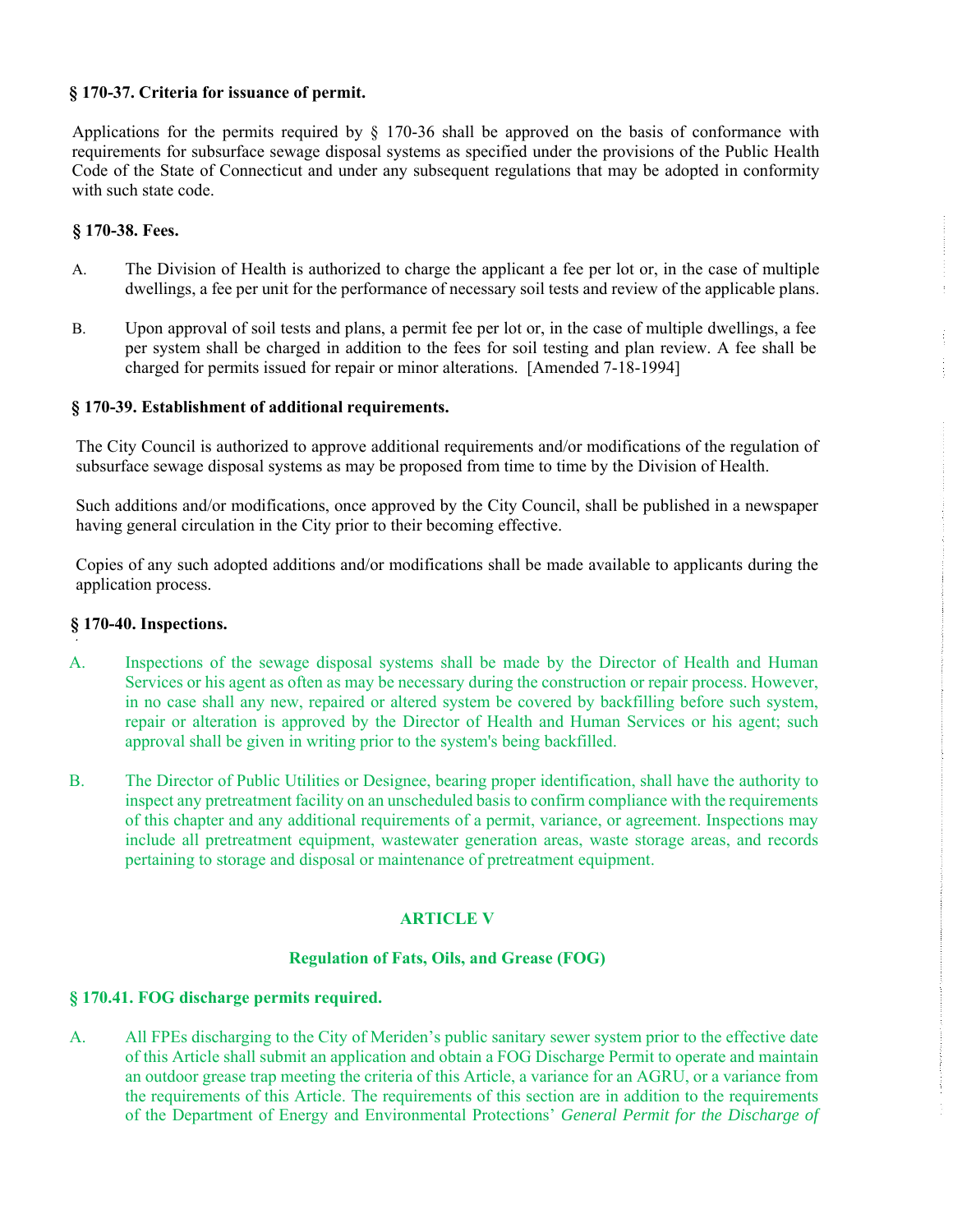*Wastewater Associated with Food Preparation Establishments*, The International Plumbing Code and the Plumbing and Drainage Institute standards as adopted by the Office of the State Building Inspector.

- (1) All existing FPEs shall come into compliance with the requirements of this Article no later than July 1, 2011.
- (2) Prior to July 1, 2011, a change in ownership of an existing facility shall require compliance with all conditions of this Article within 60 days of change in ownership.
- (3) All FPE facilities undergoing renovations that require permits from their local building official, shall concurrently apply for the required building permits and a FOG Discharge Permit.
- (4) A new FPE proposing to discharging to the Meriden Sewer System shall comply with all conditions of this article before initiating a discharge.
- B. Following the initial enactment of the FOG amendments any modification to the FOG Article shall become effective immediately and be complied with within 7 months of the modification. The FOG Program Administrator shall notify all FPEs of the modification within 30 days of adoption of the amendments.

#### **§ 170.42. General Introduction:**

In an effort to curb sanitary sewer overflows from grease accumulation in its public sanitary sewer system, the PUC adopted, at its public meeting on February 15, 2011 a Fats, Oils, and Grease (FOG) Program. Facilities, excluding residential and industrial facilities, connected to the public sanitary sewer system that are involved in the preparing or serving of food will be subject to the conditions of this Article and must come into compliance prior to July 1, 2011.

#### **§ 170.43. Purpose:**

The purpose of this Article (also referred to herein as the "FOG Article") is to protect the environment by preventing sewage overflows and backups into basements caused by grease hardening in sewer lines causing blockages. The objectives of this Article are:

- A. To prevent the introduction of excessive amounts of grease into the City of Meriden's public sanitary sewer system.
- B. To prevent clogging or blockage of the City of Meiden's public sanitary sewer system due to grease build-up causing sewage to backup and flood streets, residences and commercial buildings, resulting in potential liability to the PUC, residences, commercial buildings, and others.
- C. To implement a procedure to recover the cost incurred from cleaning and maintaining sewer lines due to improper grease removal.
- D. To implement a procedure to recover costs for any liability incurred by the PUC for damage caused by grease blockages resulting in the flooding of streets, residences, or commercial buildings.
- E. To issue FOG Discharge Permits to Food Preparation Establishments (FPEs) and establish maintenance and monitoring requirements, and enforcement activities.
- F. To establish administrative procedures and reporting requirements.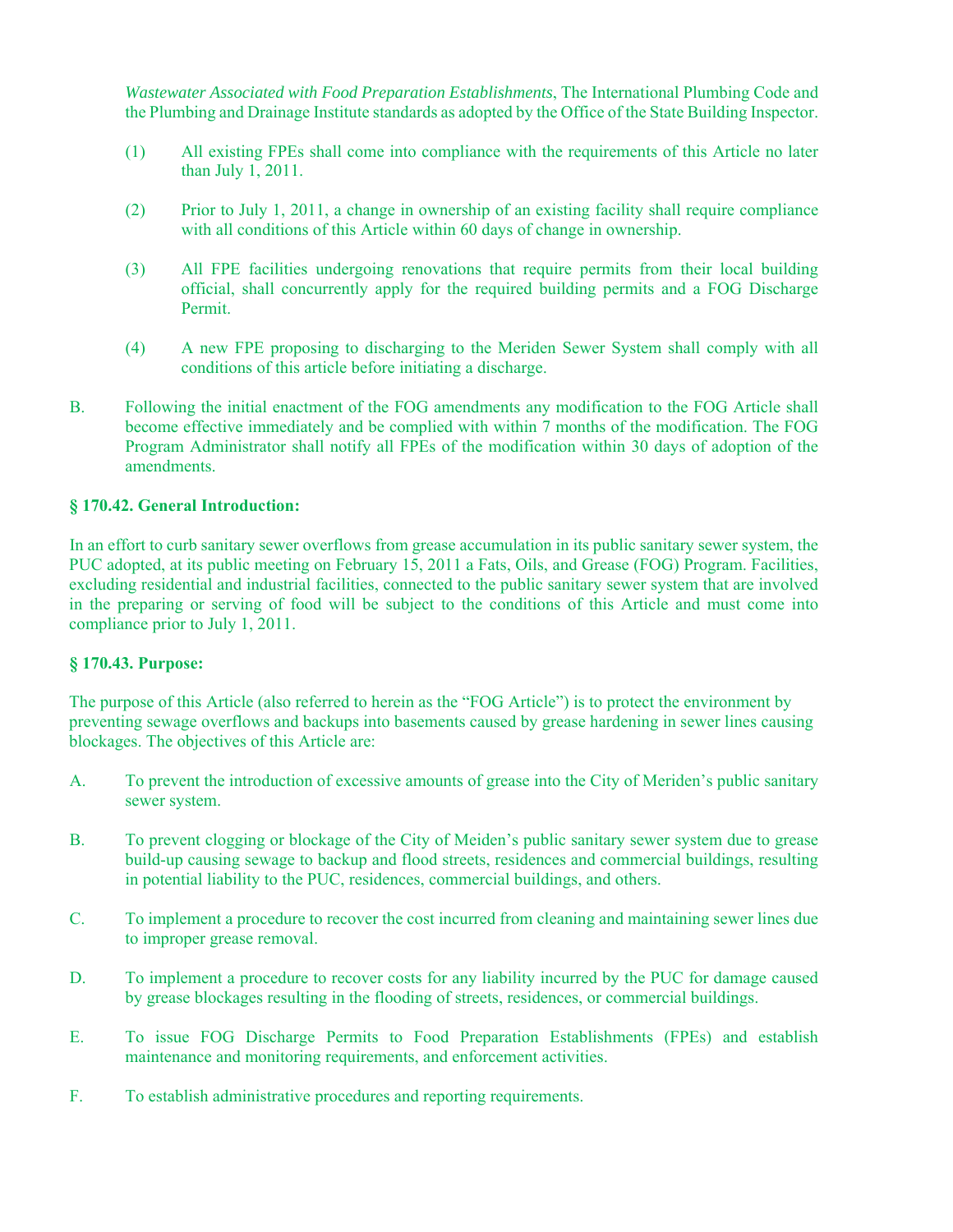- G. To establish permit fees for the recovery of costs resulting from this FOG Article.
- H. To establish enforcement procedures for violations of any part or requirement of this Article.

#### **§ 170.44. Definitions:**

A. The following definitions shall apply to this Article:

AUTOMATIC GREASE RECOVERY UNIT (AGRU) - An indoor grease trap (a trap may also be referred to as an interceptor) that separates grease from wastewater by active mechanical or electrical means. Such traps are typically compact under-the-sink units and should be as far away as possible from grease bearing (cleaning) equipment like sinks, before exiting the building. See definition of Grease Trap.

BEST MANAGEMENT PRACTICE (BMP) - The practices and procedures of a facility designed to prevent or minimize environmental damage. BMPs include, but are not limited to; treatment requirements, operating procedures, practices to control spillage or leaks, and grease disposal.

FATS, OILS, AND GREASE (FOG) - Any fats, oils, and grease generated from the food preparation process. All are sometimes referred to as "grease".

FOOD PREPARATION ESTABLISHMENTS (FPE) - Food Preparation Establishments are: a) facilities that are regulated by the Meriden Health Department and are classified as a Class 3 or Class 4 food service establishment, as defined by the State Health Code; or b) other facilities that engage in similar cooking methods that have the potential to produce fats, oils, and grease. A Class 3 food service establishment shall be exempt from this Article if it does not employ frying, sautéing, baking or roasting of meats, use of rotisseries, grills, smokers, or other methods that have the potential to generate fats, oils, or grease.

FOG DISCHARGE PERMIT - A permit issued by the Program Administrator authorizing the discharge of wastewater to the public sanitary sewer system from a FPE.

GREASE DISPOSAL FACILITY (GDF) - A regional collection/transfer/disposal site approved in accordance with the law for the disposal of FOG. This means a Department of Energy and Environmental Protection (DEEP) approved publicly/privately owned treatment works that is for the separation and disposal of FOG by incineration or other methods. Pursuant to Section 22a-174-33 of the Regulations of Connecticut State Agencies related to Title V source, an in-state regional incinerator must have an operating permit that lists FOG as a source of fuel.

GREASE TRAP - The term "grease trap" is used collectively to mean both AGRUs and outdoor grease traps.

HAULER - Any person who collects the contents of a grease trap and transports it to a grease disposal facility. A Hauler may also provide other services to Food Preparation Establishments related to trap maintenance.

MERIDEN PUBLIC UTILITIES COMMISSION (PUC) - The PUC of the City of Meriden with all the powers, purposes and objectives as set forth in Chapter 103 of the General Statutes of Connecticut, Revision of 1958 and amendments thereto or their Designee.

NON-RENDERABLE GREASE - Fats, oils, and grease generated from food preparation or serving that has come in contact with water or other contaminants shall prevent this FOG from being rendered. See renderable grease.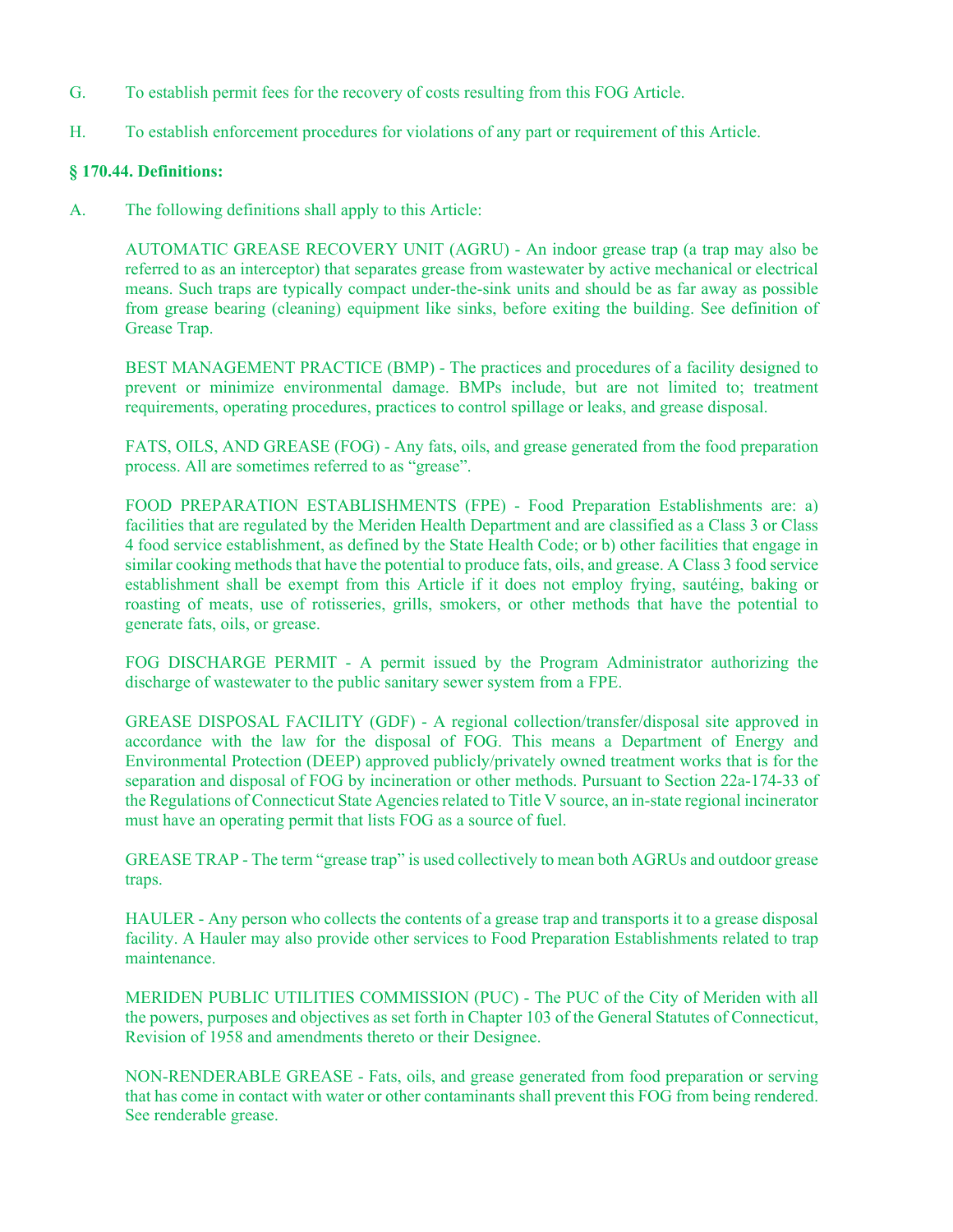OUTDOOR GREASE TRAP - A structure or device designed for the purpose of removing and preventing FOG from entering the public sanitary sewer system. These devices are often belowground units built as two or three chamber baffled tanks. Traps shall have at least one inspection hatch at grade per chamber to facilitate inspection, cleaning and maintenance by a Hauler. See definition of Grease Trap.

PERMITTEE - The Permittee represents the FPE and is authorized by the issuance of a FOG Discharge Permit to initiate, create, originate, or maintain a wastewater discharge from the FPE. The Permittee shall be the Owner or his local designee.

PERSON - Any individual, firm, association, society, corporation, or group.

PROGRAM ADMINISTRATOR (PA) - Shall mean the PUC, or persons authorized by the PUC to conduct activities related to this Ordinance including but not limited to: approve discharge permits, approve variances, conduct facility inspections, and conduct enforcement procedures.

PUBLIC SANITARY SEWER SYSTEM - A sewer in which all owners of abutting properties have equal rights and which is controlled by a public authority. Includes the main pipe, manholes, other structures, and equipment appurtenant thereto controlled and maintained by the PUC for the conveyance of sanitary sewage.

RENDERABLE GREASE - The uncontaminated FOG from the food preparation process that is free of impurities and has not come in contact with water and can be recycled into products such as, but not limited to, animal feed or cosmetics.

#### **§ 170-45. Food Preparation Establishment (FPE) Permitting Program:**

- A. All FPEs discharging wastewater to the public sanitary sewer system are subject to the following requirements.
	- (1) Permitting: All FPE's shall be required to apply for and obtain a FOG discharge permit from the PA. The PA shall approve or deny all applications for the FOG discharge permits in accordance with the policies and regulations established in this Article. The FOG discharge permit shall be in addition to any other permits, registrations, or occupational licenses, which may be required by Federal, State, or local law. It shall be a violation of this Article for any FPE identified by the PA to discharge wastewater containing fats, oils, and grease to the public sanitary sewer system without a current FOG Discharge Permit.

Following the initial enactment of this FOG Article, any modification to this FOG Article shall become effective immediately and be complied with within 7 months of the modification. Upon modification to this Ordinance, existing FPE's may be required to reapply and submit the required fee.

- (2) Application Form: The PA shall provide an application form for a FOG Discharge Permit to all FPEs. All existing FPEs shall submit a completed application form within 30 days of: a) receipt of the application, or b) prior to the expiration of their valid FOG Discharge Permit. New FPEs shall obtain a FOG Discharge Permit prior to issuance of a food service license. Each application form submitted shall include, but not be limited to, the following information.
	- (a) Conceptual Approval Form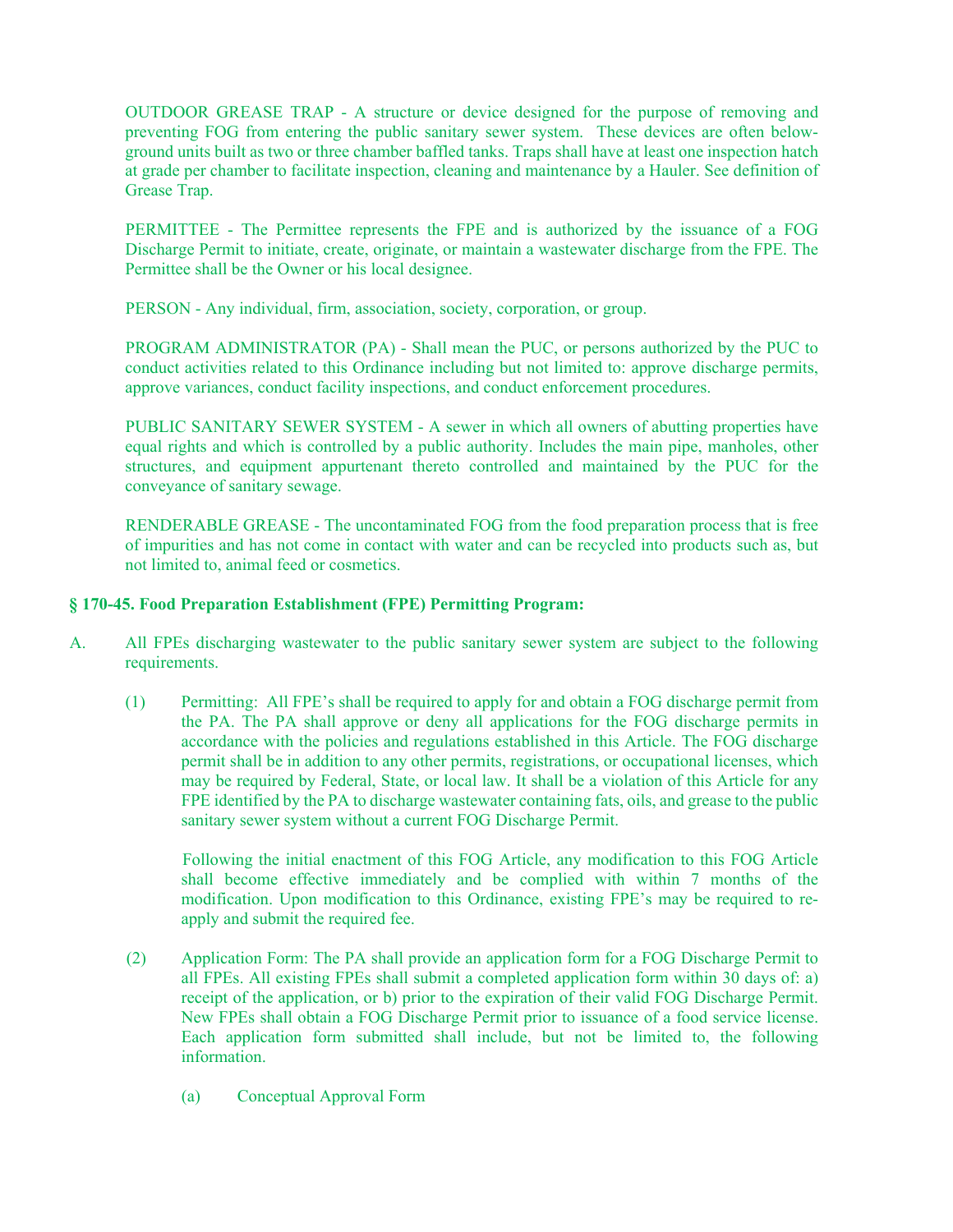- (b) The FPE's engineer's design report for outdoor grease traps or AGRUs including unit specifications, cut sheet, and sizing calculations.
- (c) Hours of facility operation
- (d) A copy of the FPE's menu.
- (e) A statement signed by the Permittee as follows: "I have personally examined and am familiar with the information submitted in this document and all attachments thereto, and I certify that, based on reasonable investigation, including my inquiry of those individuals responsible for obtaining the information, the submitted information is true, accurate, and complete to the best of my knowledge and belief. I understand that a false statement made in the submitted information may be punishable as a criminal offense, in accordance with Section 22a-6 of the General Statutes, pursuant to 53a-157b of the General Statutes, and in accordance with any other applicable statute".
- (3) Application Procedure: Upon filing of a completed FOG Discharge Permit Application form with fee, and variance application if applicable, the PA shall review and approve or deny a FOG Discharge Permit. No system modification shall be initiated until approval is obtained.
- (4) FOG Discharge Permit:
	- (a) The FOG discharge permit must be displayed in a prominent location where it can be seen by staff.
	- (b) A FOG discharge permit shall not be transferred or sold to a new owner. A new owner is required to apply to the PA for a new FOG Discharge Permit.
	- (c) A new FOG discharge permit must be applied for when renovations are completed at an existing FPE, or on making significant changes to the menu.
	- (d) The terms and conditions of the permit are subject to modification by the PUC during the term of the permit. If due to changes in this Article, modifications to a facility are required in order to remain in compliance, the Permittee shall be informed at least 6 months prior to the compliance date of the new requirement or 6 months prior to the expiration date of the existing permit.
- (5) Entry: Each FPE shall allow the Inspector, bearing proper identification, access at all reasonable times to all parts of the premises for the purpose of inspection, observation, records examination, measurements, sampling and testing in accordance with the provisions of this Article. The refusal of any FPE to allow the Inspector official entry for purposes of inspection or performing such other duties as shall be required shall constitute a violation of this Article. The PUC may pursue legal action as provided for in § 170-49 as may be advisable and reasonably necessary for Inspectors to carry out their duties.
- (6) Inspection: The Inspector shall inspect the FPE on an unscheduled basis after a FOG Discharge Permit has been issued to confirm compliance with the requirements of this Article. All FPEs with a current FOG Discharge Permit shall be inspected. Inspections shall include, but not be limited to, all equipment, food processing, clean-up, and storage areas and shall include any area that produces wastewater discharge to the grease trap. The Inspector shall also inspect the grease trap maintenance logbook and/or file, other pertinent data to the grease trap, and may check the level of the trap contents and/or take samples/measurements as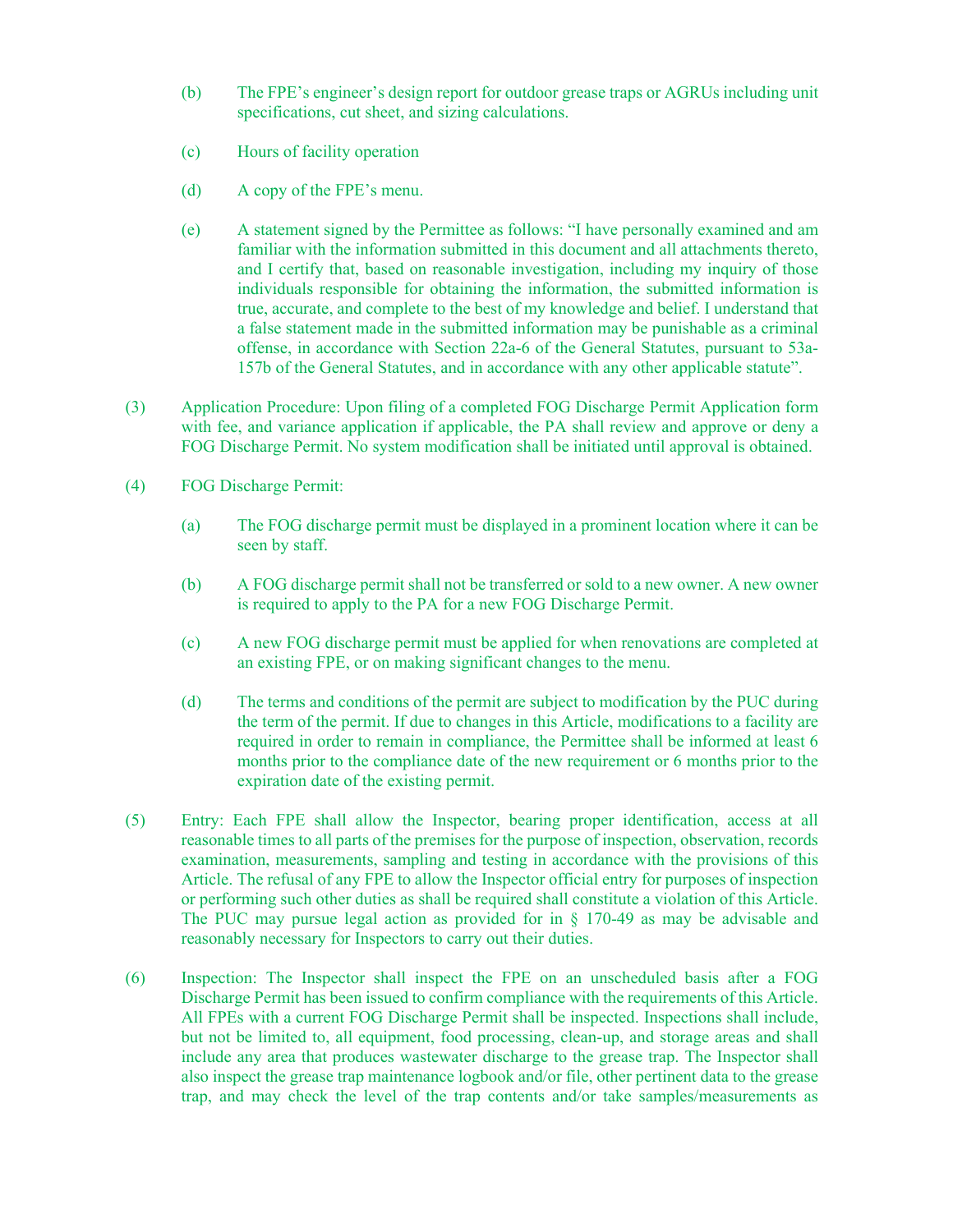necessary. The Inspector shall record all observations in a written report. Any deficiencies as provided in §170-49 of this Article shall be noted.

(7) Violation Reporting: A Permittee shall immediately notify the PA by telephone upon learning or having reason to believe that a discharge may cause a sewer blockage or adversely affect the public sanitary sewer system and initiate corrective action to prevent further violations.

The Permittee shall report, in writing, such violation and corrective actions taken, to the PA within 5 days of the Permittee learning of such violation. Failure to report may result in a fine pursuant to §170- 49.

#### **§ 170-46. Wastewater Discharge Limitations:**

- A. No user shall allow wastewater discharge concentrations from a grease trap, or alternative pretreatment technology to exceed 100 milligrams per liter. All analyses shall be conducted according to the current method as listed in Title 40 CFR 136 or as approved in writing by the PA. All costs associated with testing are the responsibility of the FPE.
- B. Where outdoor grease traps are used, separate wastewater lines shall be provided to convey the sanitary and kitchen wastewater outside the facility. Only wastewater from the kitchen and cleanup areas shall be directed to the grease trap. In no case shall sanitary wastewater be allowed to enter a grease trap.
- C. Wastewater having a temperature in excess  $140^{\circ}$ F shall not be discharged into any AGRU.
- D. Any use of enzymes, solvents, emulsifiers, biological agents, and similar material for maintaining or cleaning grease traps is prohibited.
- E. No food grinder or food pulper shall discharge into a grease trap.
- F. All wastewater flows connected to grease traps shall be screened to prevent solids from entering the grease trap. Screened solids shall be disposed of in accordance with applicable solid waste regulations.

#### **§ 170-47. Outdoor Grease Trap Requirements:**

- A. Requirements: All FPEs are required to have an outdoor grease trap or variance. The requirements in this Article are in addition to any applicable requirements of the Connecticut Department of Energy and Environmental Protection's (DEEP) *General Permit for the Discharge of Wastewater Associated with Food Preparation Establishments*, *The International Plumbing Code,* and the Plumbing and Drainage Institute standards as adopted by the Office of the State Building Inspector.
- B. Equipment Requirements: On or after the effective date of this Article, all FPEs discharging to or proposing to discharge to the City of Meriden's public sanitary sewer system shall submit an application and obtain a permit to operate and maintain an outdoor grease trap, a variance for an AGRU, or a variance from the requirements of this Article as established by  $\S 170-47$  (F) (1). All outdoor grease traps and shall meet the requirements of this Article.
- C. On or after the effective date of this Article, the PA shall require an existing FPE to install, operate, and maintain a new grease trap that complies with the requirements of this Article or to modify any non-compliant plumbing or existing grease trap within 60 days of written notification by the PA when any of the following conditions exist.
	- (1) The establishment is found to be contributing grease in quantities to cause pipe blockages or increase maintenance on the public sanitary sewer system.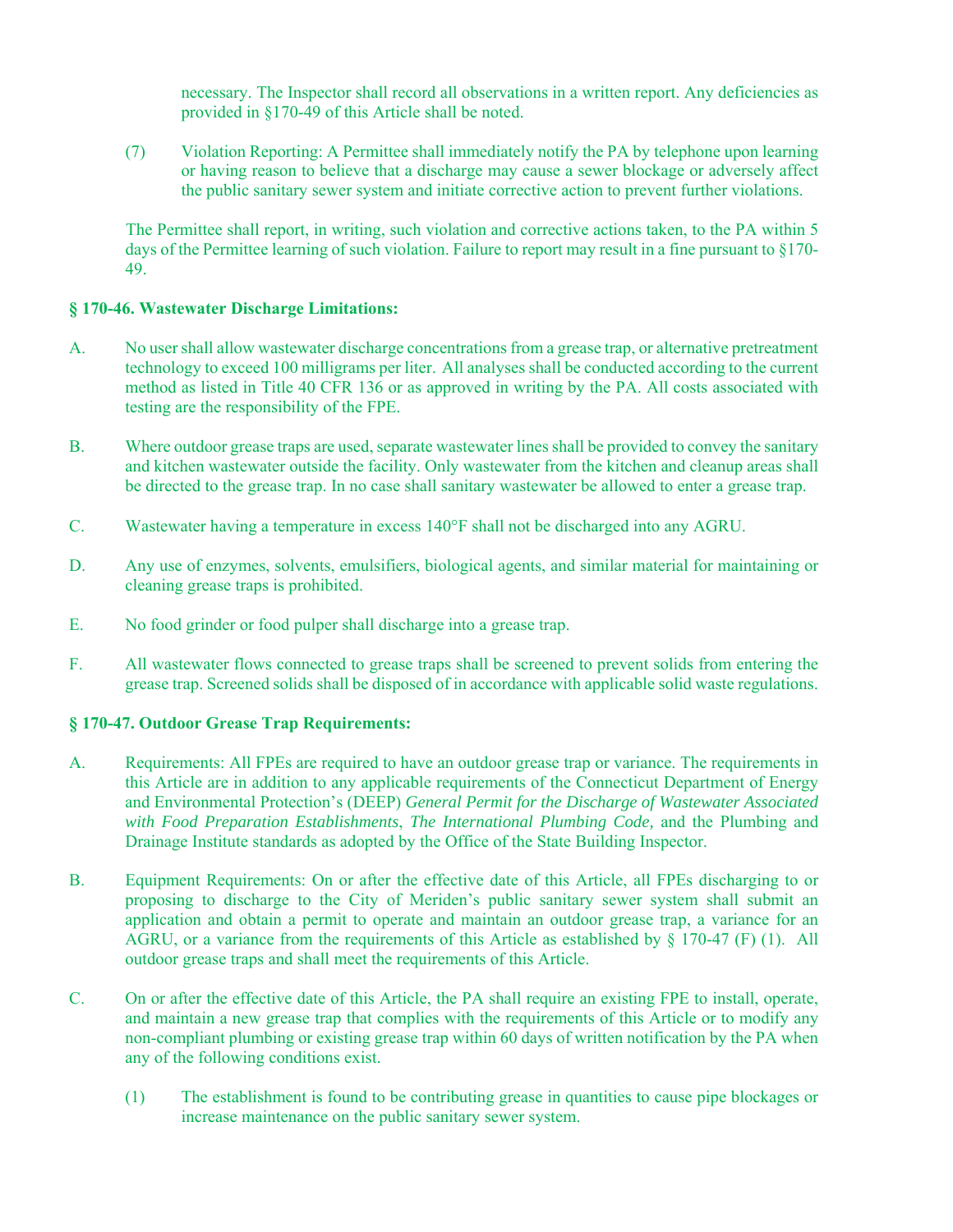- (2) The establishment does not have a grease trap.
- (3) The establishment has an undersized, irreparable, or defective grease trap.
- (4) Existing establishment is sold or undergoes a change of ownership.
- (5) Remodeling of a kitchen, which requires a plumbing permit to be issued by the City of Meriden.
- (6) The menu of an establishment changes so that it meets the requirements of a FPE.
- D. Variance from Outdoor Grease Trap Requirements: An AGRU may only be installed after authorization by the PA. The FPE shall request a variance in writing, which shall consist of a completed Program Application and Variance Application.
- E. Outdoor Grease Trap: Outdoor grease traps shall be installed in all FPEs as described in § 170-47 B and C. All outdoor grease traps shall meet the following criteria.
	- (1) Trap Design and Location: Outdoor grease traps shall have a minimum of two compartments and shall be capable of separation and retention of grease and storage of settled solids. Access manholes with a minimum diameter of 17 inches shall be provided over each trap chamber and sanitary tee. The manhole shall also have readily removable covers to facilitate inspection, grease removal, and wastewater sampling activities. The invert elevation of the inlet shall be between 3" and 6" above the invert elevation of the outlet.
	- (2) The trap shall be designed, constructed, and installed for adequate load-bearing capacity.
	- (3) Trap Capacity: The minimum capacity of any one unit shall be 1,000 gallons. Where sufficient capacity cannot be achieved with a single unit, installation of grease traps in series is required.
	- (4) Trap Sizing: At a minimum, the trap shall hold kitchen discharges equivalent to the maximum flows over a 24-hour period. The maximum flow over a 24-hour period shall be calculated by the method published by the City of Meriden Engineering Department.
	- (5) Pumping and Maintenance: Each FPE shall be responsible for the cost of installing, inspecting, pumping, cleaning, and maintaining its outdoor grease trap. Outdoor grease trap cleaning shall include complete removal of all contents including scraping of excessive solids from the walls, floors, baffles, and all pipe work. It shall be the responsibility of each FPE to inspect its outdoor grease trap during the pumping operation to ensure proper cleaning and that all fittings and fixtures are functioning properly.
	- (6) Outdoor Trap Pumping Frequency: Each FPE shall have its outdoor grease trap(s) pumped whenever 25% of the operating depth of the outdoor grease trap is occupied by grease and settled solids or a minimum of once every 3 months, whichever is more frequent.
	- (7) Inspections: The Inspector shall inspect grease traps as necessary to ensure compliance with this Article.
	- (8) Disposal: Renderable grease shall not be disposed of in any sewer, septic tank, or grease trap. All renderable grease shall be stored in a separate, covered, leak proof, labeled, renderable grease container, stored out of reach of vermin and collected by a Renderer.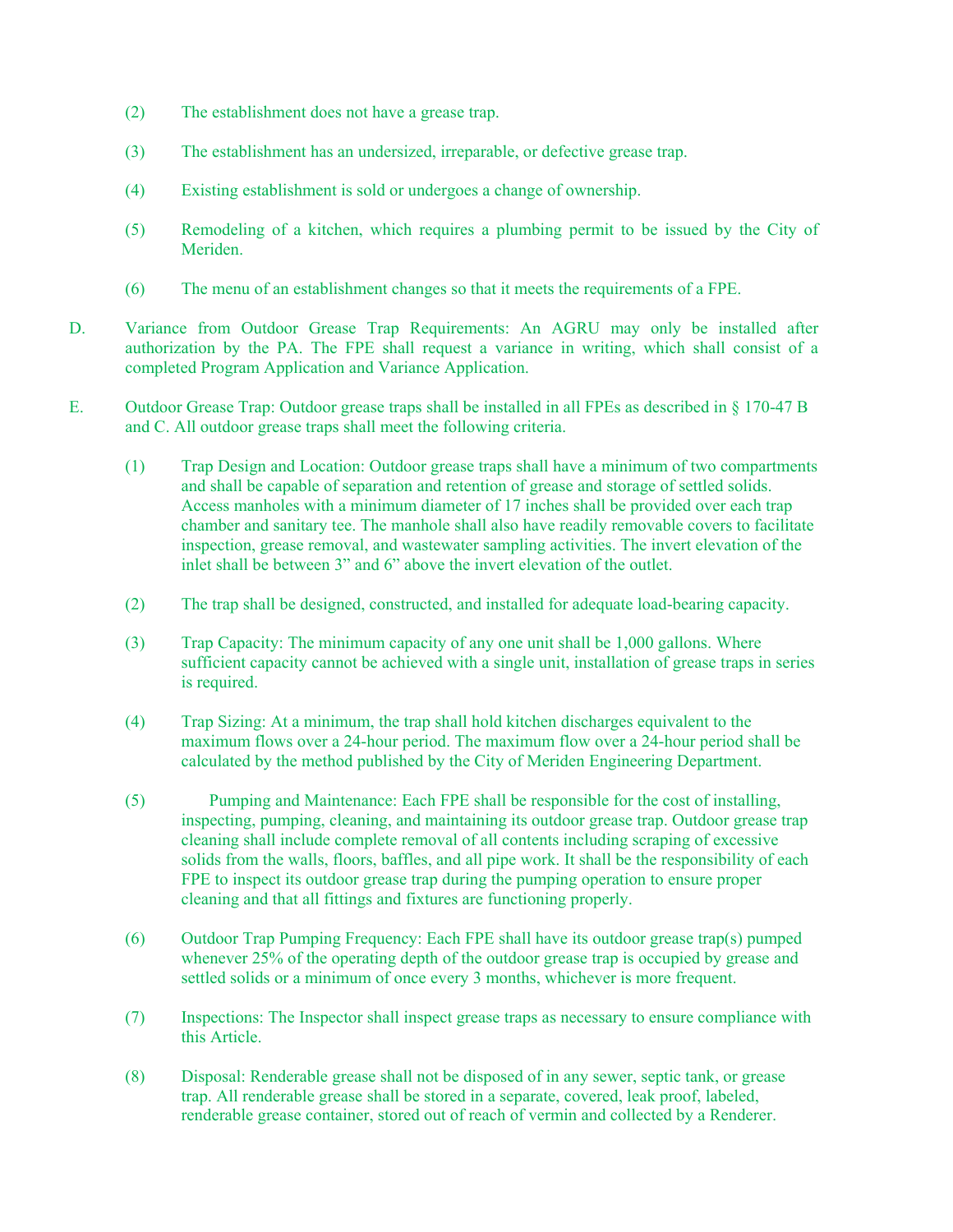- (9) Grease removed from outdoor grease traps shall be disposed of at a Grease Disposal Facility permitted by DEEP.
- (10) Recordkeeping: Each FPE shall maintain a logbook in which a record of all grease trap maintenance is entered, including the date and time of the maintenance, repairs, records of inspection, log of pumping activities, and grease disposal facility. The file shall be available at all times for inspection and review by the Inspector.
- F. Variance Procedure: Two types of variances may be granted, Program Variances and Equipment/BMP Variances, as follows.
	- (1) Program Variances: The PA may, at his sole discretion, exempt from this FOG Program facilities that meet the definition of FPE but whose wastewater discharge contributes negligible FOG to the sanitary sewer. This may include:
		- (a) FPE's which are itinerant vendors, either truck or cart, with no fixed sewer connection.
		- (b) Facility's generating a low volume of wastewater that meets the requirements of a de minimis discharge as provided in § 170-47 J.
	- (2) Equipment/BMP Variances: At the request of the Permittee, the PA at his sole discretion may grant a variance from the equipment or BMP requirements of this Article. Any change to the conditions of the variance must be reported to the PA for review within 30 days.
	- (3) A FPE that has been granted a variance shall have 30 days to report to the PA and Meriden Health Department any changes that cause a violation in the terms of the variance. Changes that may cause a violation to the terms of the variance may include but are not limited to hours of operation, food preparation techniques, or changes to the menu.
- G. Alternative Grease Removal Devices: The PA, at his sole discretion, may approve these types of devices depending on manufacturer's specifications and verified operations on a case-by-case basis. Alternative devices shall be subject to written approval based on a demonstration prior to installation.
	- (1) AGRU: AGRUs shall be prohibited at new FPEs, except as granted by variance at the discretion of the PA per § 170-47 B.
	- (2) AGRU Size: The AGRU design flow shall be sized by a licensed engineer according to the PUC's guidelines including all connected fixtures and drains.
	- (3) Traps shall have a removable lid on the top surface to facilitate inspection, cleaning, and maintenance.
	- (4) Flow Control Device: AGRUs shall be equipped with a device to control the rate of flow through the unit and shall not exceed the design flow capacity.
	- (5) Cleaning and Maintenance: Each FPE shall be solely responsible for the cost of the AGRU installation, cleaning, and maintenance. The AGRU shall include a skimming device, automatic draw-off, or other mechanical means to automatically separate fats and oils from the wastewater, using a timer or level controller. The AGRU shall be connected to the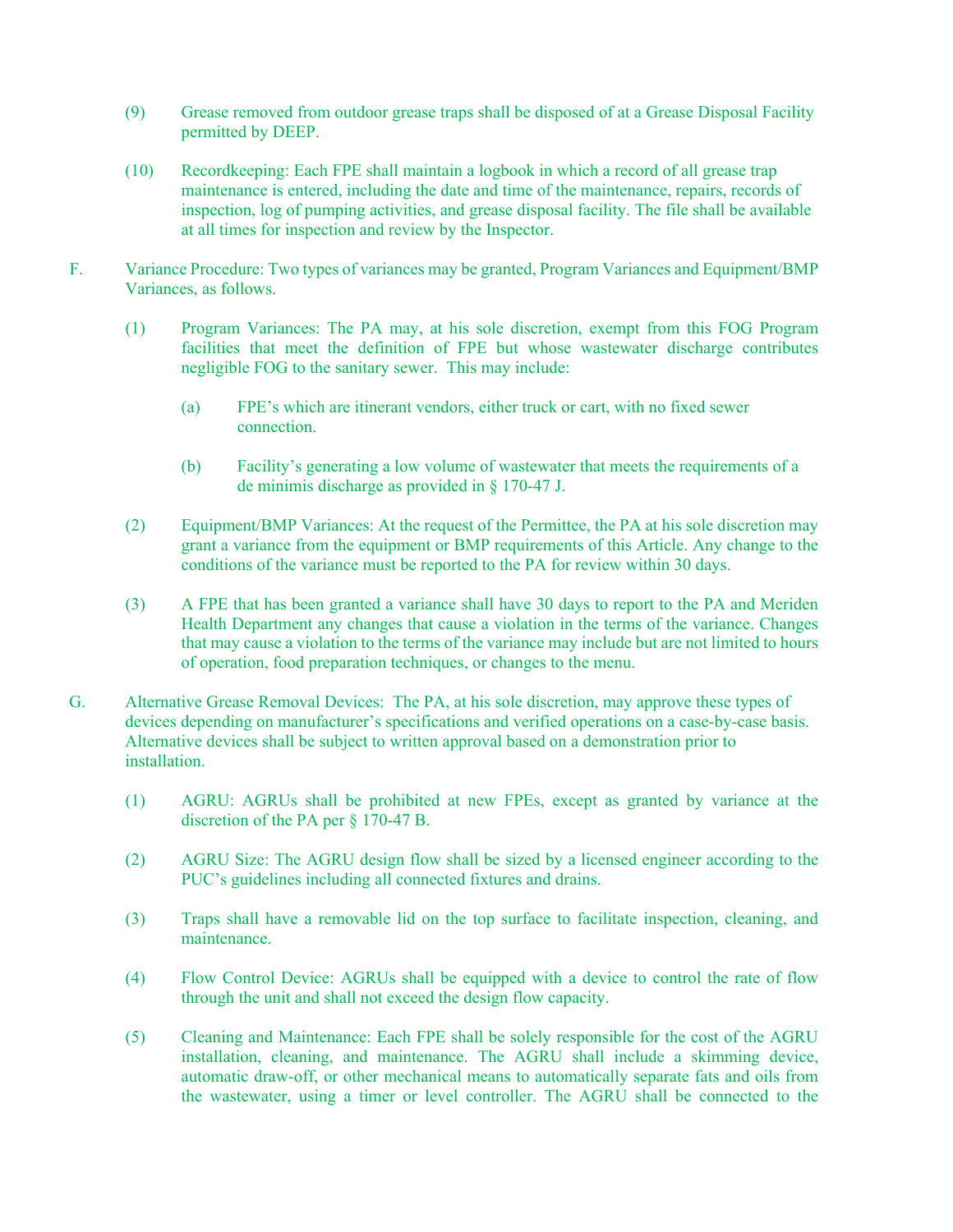electrical circuit by either hardwire, or cord and plug. The AGRU shall operate no less than once per day.

- H. Other Approved Unit: If the Permittee requests the use of a unit other than an outdoor grease trap or an AGRU, the Permittee must demonstrate to the PA that the proposed unit can reliably meet the effluent limitations established in this Article. Only after receiving approval from the PA will the Permittee be authorized to install the proposed unit.
- I. De Minimis Discharges: At the request of the Permittee, the PA may grant a Program Variance from the treatment requirements of this Article. Any change to the conditions of the variance must be reported to the PA and the Meriden Health Department for review within 30 days.

#### **§ 170-48. Fees and Billing:**

- A. The fees provided for in this Article are separate and distinct from all other fees chargeable by the PUC. All invoiced fees, pursuant to this Article, shall become immediately due and owed upon receipt of invoice, and shall become delinquent if not fully paid within 30 days after receipt. Any delinquent amount shall be subject to the late fee.
- B. Fines shall fall into two classifications; BMP violation, and equipment installation violation.
- C. A copy of the WPCF's current fees applicable to all applications, permits, and notice-of-violation fines pursuant to this Article are shown on the Fee Schedule.
- D. Food Preparation Establishments shall be responsible for any processing fees on payments made through third parties. Processing fees include but are not limited to: credit card fees, online payment fees, and collection fees.

#### **§ 170-49. Administrative Enforcement and Abatement:**

- A. Violations: If the PA records any deficiencies during an inspection, they will provide written or electronic notice to the FPE with instructions to correct the deficiency within 30 days of such notice for BMP violations or 60 days for equipment violations. A notice of violation (NOV) shall be issued to a FPE for any one or more of the following violations.
	- (1) Failure to properly maintain the grease trap in accordance with the provisions of the FOG Article.
	- (2) Failure to report changes in operations per § 170-47 G (2).
	- (3) Failure to report an unauthorized grease discharge per § 170-45 A (7).
	- (4) Failure to maintain grease records including documentation of: pumping activities; grease disposal facility; or receipts onsite at all times.
	- (5) Failure to provide access for trap cleaning, inspection, or monitoring activities.
	- (6) Failure to obtain or renew a Discharge Permit in a timely manner.
	- (7) Failure to store grease in a proper container or dispose of grease at an approved facility.
	- (8) Any other failure to comply with the requirements of this Article or conditions of any permit issued pursuant to this Article.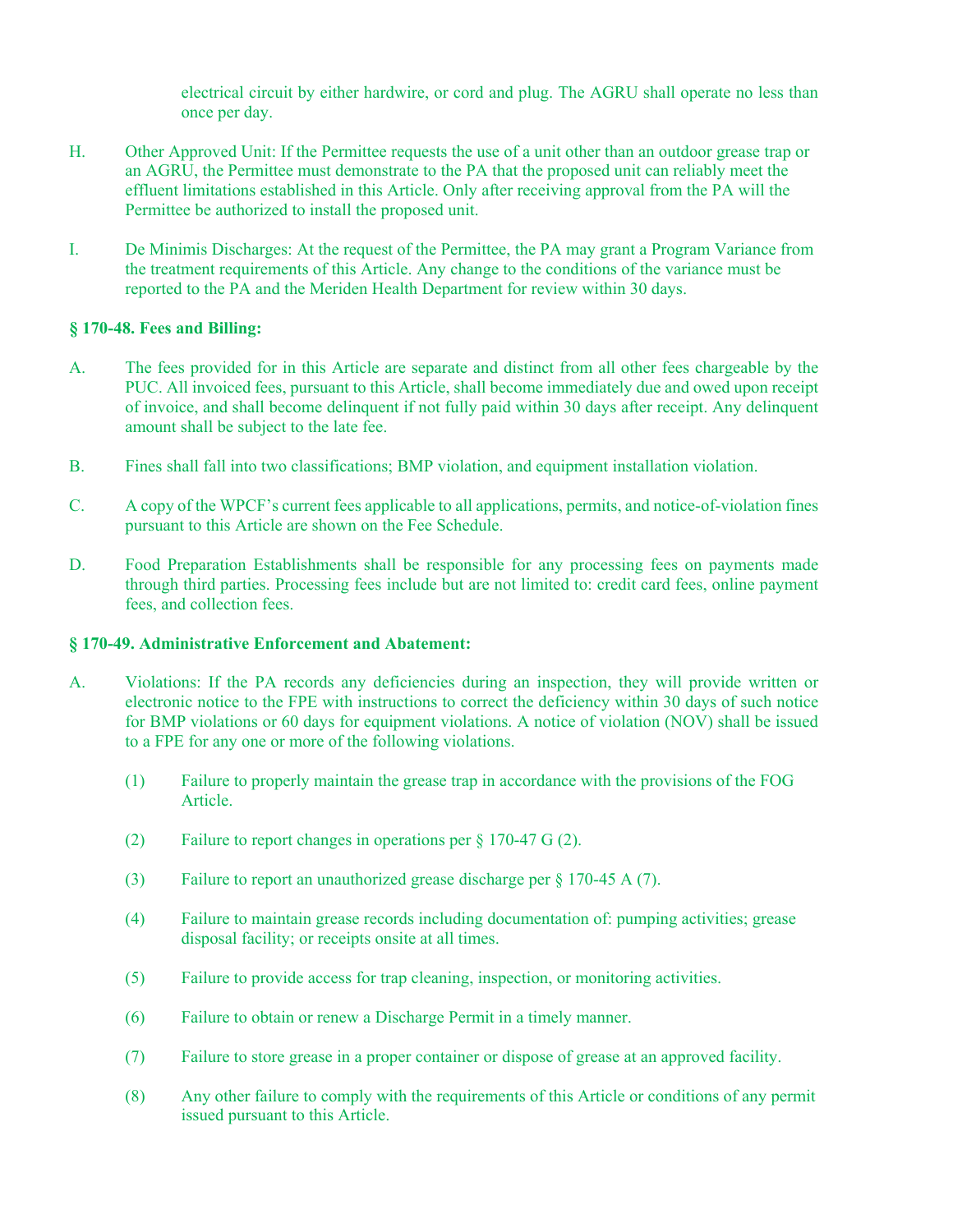- B. Enforcement Actions: Enforcement actions against FPEs in violation of this Article shall be according to the following provisions.
	- 1. Initial Violation Penalties: The PA may take enforcement actions against FPEs including consent agreements, compliance agreements, assurances of voluntary compliance, or other similar documents establishing an agreement with any User, or other person responsible for non-compliance. Such documents will include specific actions to be taken to correct the noncompliance within a time period specified by the document. Such documents shall be judicially enforceable. Including but not limited to:
		- (a) Payment of the notice of violation fine as on file with the PA.
		- (b) Required corrective actions including, but not limited to, submittal of records for trap maintenance, immediate pump-out of the trap, or establishment of an ongoing contract with a Hauler or Renderer.
		- (c) Requirements for submittal of plans or upgrade of grease traps, including time frames for preparation of plans, acquisitions of necessary equipment, initiation of construction (including time for permit approval, where required), completion of construction, and date for achievement of final compliance within the provisions of the notice of violation and this Article.
	- 2. Continued Violation Penalties: If a FPE violates or continues to violate the provisions set forth in this Article or fails to initiate/complete corrective action in response to a NOV, the PA may pursue one or more of the following options:
		- (a) Referral to other appropriate enforcement agencies for further action, i.e. the Heath Department and the CT DEEP.
		- (b) Refer the NOV to the Health Department recommending closure of the facility and / or denial of Food Service License renewal.
	- 3. Discharge Permit Revocation: Any Discharge Permit issued under the provisions of this Article is subject to be modified, suspended, or revoked in whole or in part during its term for failure to comply with the terms of this Article.

Any denial or revocation of a permit pursuant to this Article may be appealed to the PUC. The Permittee shall have 15 days from date of notification of the permit denial or revocation to submit a written request for a hearing before the PUC. Failure to file an appeal constitutes acceptance of the decision to deny or revoke the permit and any conditions thereof. The PUC shall conduct a public hearing and decide within 60 days from receipt of appeal, whether or not to grant the permit. The decision of the PUC shall be final. Cause for FOG Discharge Permit modification, suspension, or revocation shall include but not be limited to any one of the following:

- (a) Falsification of any information submitted as part of the application for the Discharge Permit.
- (b) Failure to comply with the requirements or regulations concerning discharges to the public sanitary sewer system.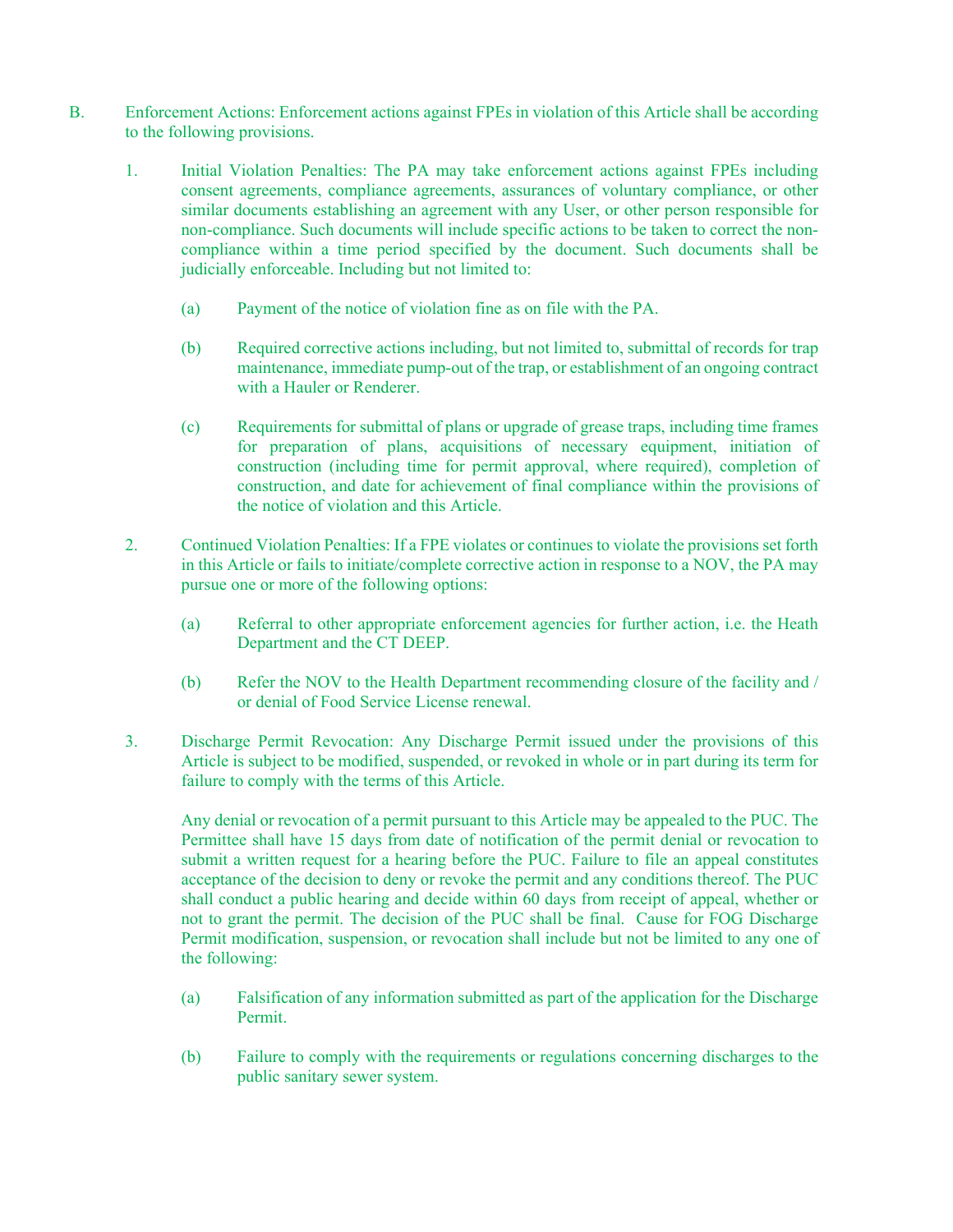- (c) Failure to comply with the requirements or regulations concerning grease traps in this Article.
- (d) Failure to pay required fees or penalties in a timely manner.
- (e) Failure to attend required BMP training courses if required by PA.
- (f) When necessary to protect the public health, safety, and welfare of the City of Meriden.
- 4. Recovery of Costs: When a discharge causes any obstruction, damage or any other impairment to the public sanitary sewer system, damage to public or private property, or any expense of whatever character or nature to the PUC, the PUC shall assess the expenses incurred to clear the obstruction, repair damage to the system, and any other expenses or damage of any kind or nature suffered by the City as a result thereof including reimbursement for damage to private property. The PUC may file a claim with the User or other person that caused the obstruction, damage or other impairment for recovery of such cost including any collection costs. If the claim is ignored or denied, the PUC shall notify the City Attorney to take such measures as shall be appropriate to recover any expense or to correct other damages suffered by the City.
- 5. Remedies Nonexclusive: The remedies for this Article are not exclusive. The PUC may take any, all, or any combination of these actions against any person violating this FOG Article.
- 6. Search Warrant: The PUC, through the City's Attorney, may seek to obtain a search warrant from the appropriate authority to gain access to a FPE's facility for the purposes of verification of compliance inspection and monitoring as provided for under §170-45 A (5) if such lawful entry has previously been denied by the FPE.
- 7. Citation to Superior Court: Notwithstanding any of the above, the PUC may cite any User to Superior Court for violation of any provision of this Article. A violation of any condition or requirement of a Discharge Permit, or failure to obtain such a permit shall be deemed to be in violation of this Article.
- 8. Injunction and Other Relief: The City, through the City's Attorney, may file a petition in the name of the City in Superior Court or such other courts as may have jurisdiction seeking the issuance of an injunction, damages, or other applicable law or regulation. Suit may be brought to recover any and all damages suffered by the City as a result of any action or inaction of any person that causes or suffers damage to occur to the PUC's public sanitary sewer system.
- C. Any person found to have violated any provision of this Article, or any condition of a permit issued pursuant to this Article, may be liable for civil fine as shown on fee schedule. Each separate violation shall constitute a separate offense, and for violations continuing longer than 60 days, each day's continuance of a violation shall constitute a separate and distinct violation. In addition to the penalties provided herein, the City may recover attorney's fees, court costs, court reporter's fees and other expenses of litigation by appropriate suit at law against the person found to have violated this Article or the orders, rules, regulations, and permits issued hereunder.